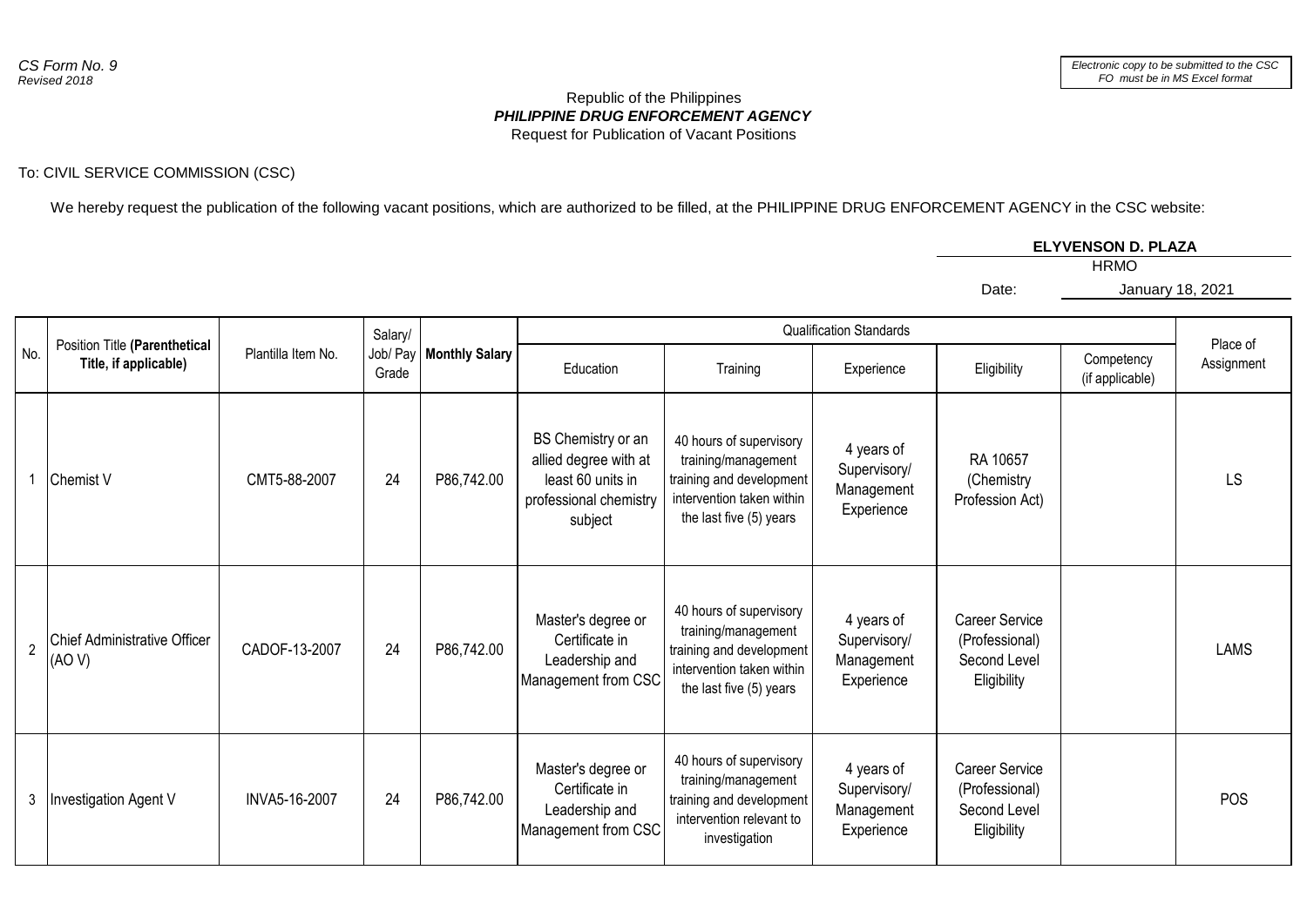| 4 | Investigation Agent V          | INVA5-26-2007 | 24 | P86,742.00 | Master's degree or<br>Certificate in<br>Leadership and<br>Management from CSC | 40 hours of supervisory<br>training/management<br>training and development<br>intervention relevant to<br>investigation | 4 years of<br>Supervisory/<br>Management<br>Experience | <b>Career Service</b><br>(Professional)<br>Second Level<br>Eligibility | <b>RO 13</b>    |
|---|--------------------------------|---------------|----|------------|-------------------------------------------------------------------------------|-------------------------------------------------------------------------------------------------------------------------|--------------------------------------------------------|------------------------------------------------------------------------|-----------------|
| 5 | <b>Investigation Agent V</b>   | INVA5-28-2007 | 24 | P86,742.00 | Master's degree or<br>Certificate in<br>Leadership and<br>Management from CSC | 40 hours of supervisory<br>training/management<br>training and development<br>intervention relevant to<br>investigation | 4 years of<br>Supervisory/<br>Management<br>Experience | Career Service<br>(Professional)<br>Second Level<br>Eligibility        | RO <sub>1</sub> |
| 6 | Investigation Agent V          | INVA5-32-2007 | 24 | P86,742.00 | Master's degree or<br>Certificate in<br>Leadership and<br>Management from CSC | 40 hours of supervisory<br>training/management<br>training and development<br>intervention relevant to<br>investigation | 4 years of<br>Supervisory/<br>Management<br>Experience | Career Service<br>(Professional)<br>Second Level<br>Eligibility        | RO <sub>8</sub> |
|   | Investigation Agent V          | INVA5-84-2018 | 24 | P86,742.00 | Master's degree or<br>Certificate in<br>Leadership and<br>Management from CSC | 40 hours of supervisory<br>training/management<br>training and development<br>intervention relevant to<br>investigation | 4 years of<br>Supervisory/<br>Management<br>Experience | <b>Career Service</b><br>(Professional)<br>Second Level<br>Eligibility | RO-NCR          |
| 8 | <b>Investigation Agent V</b>   | INVA5-10-2007 | 24 | P86,742.00 | Master's degree or<br>Certificate in<br>Leadership and<br>Management from CSC | 40 hours of supervisory<br>training/management<br>training and development<br>intervention relevant to<br>investigation | 4 years of<br>Supervisory/<br>Management<br>Experience | Career Service<br>(Professional)<br>Second Level<br>Eligibility        | <b>BARMM</b>    |
| 9 | <b>Investigation Agent III</b> | INVA3-11-2018 | 22 | P68,415.00 | Bachelor's degree                                                             | 3 years of relevant<br>experience                                                                                       | 16 hours of relevant<br>training                       | <b>Career Service</b><br>(Professional)<br>Second Level<br>Eligibility | RO <sub>2</sub> |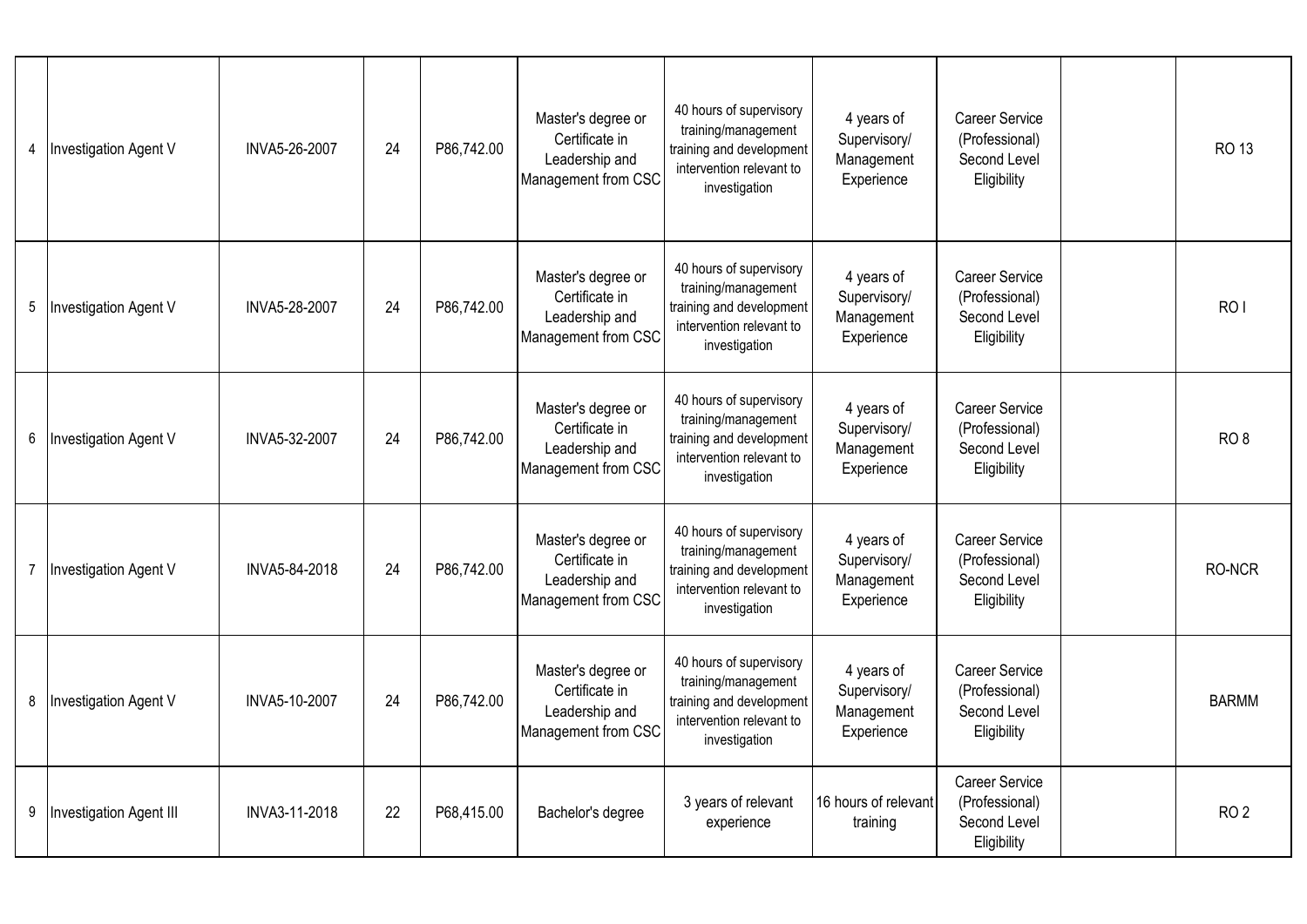| 10 | <b>Investigation Agent III</b> | INVA3-19-2018 | 22 | P68,415.00 | Bachelor's degree | 3 years of relevant<br>experience | 16 hours of relevant<br>training | <b>Career Service</b><br>(Professional)<br>Second Level<br>Eligibility | RO <sub>3</sub> |
|----|--------------------------------|---------------|----|------------|-------------------|-----------------------------------|----------------------------------|------------------------------------------------------------------------|-----------------|
| 11 | Investigation Agent III        | INVA3-30-2018 | 22 | P68,415.00 | Bachelor's degree | 3 years of relevant<br>experience | 16 hours of relevant<br>training | Career Service<br>(Professional)<br>Second Level<br>Eligibility        | <b>RO 4-B</b>   |
|    | 12 Investigation Agent III     | INVA3-35-2018 | 22 | P68,415.00 | Bachelor's degree | 3 years of relevant<br>experience | 16 hours of relevant<br>training | Career Service<br>(Professional)<br>Second Level<br>Eligibility        | RO <sub>5</sub> |
|    | 13 Investigation Agent III     | INVA3-47-2018 | 22 | P68,415.00 | Bachelor's degree | 3 years of relevant<br>experience | 16 hours of relevant<br>training | <b>Career Service</b><br>(Professional)<br>Second Level<br>Eligibility | RO <sub>8</sub> |
| 14 | <b>Investigation Agent III</b> | INVA3-49-2018 | 22 | P68,415.00 | Bachelor's degree | 3 years of relevant<br>experience | 16 hours of relevant<br>training | <b>Career Service</b><br>(Professional)<br>Second Level<br>Eligibility | RO <sub>8</sub> |
|    | 15   Investigation Agent III   | INVA3-52-2018 | 22 | P68,415.00 | Bachelor's degree | 3 years of relevant<br>experience | 16 hours of relevant<br>training | Career Service<br>(Professional)<br>Second Level<br>Eligibility        | RO <sub>8</sub> |
|    | 16 Investigation Agent III     | INVA3-74-2018 | 22 | P68,415.00 | Bachelor's degree | 3 years of relevant<br>experience | 16 hours of relevant<br>training | <b>Career Service</b><br>(Professional)<br>Second Level<br>Eligibility | <b>RO 13</b>    |
| 17 | Investigation Agent III        | INVA3-78-2018 | 22 | P68,415.00 | Bachelor's degree | 3 years of relevant<br>experience | 16 hours of relevant<br>training | <b>Career Service</b><br>(Professional)<br>Second Level<br>Eligibility | <b>BARMM</b>    |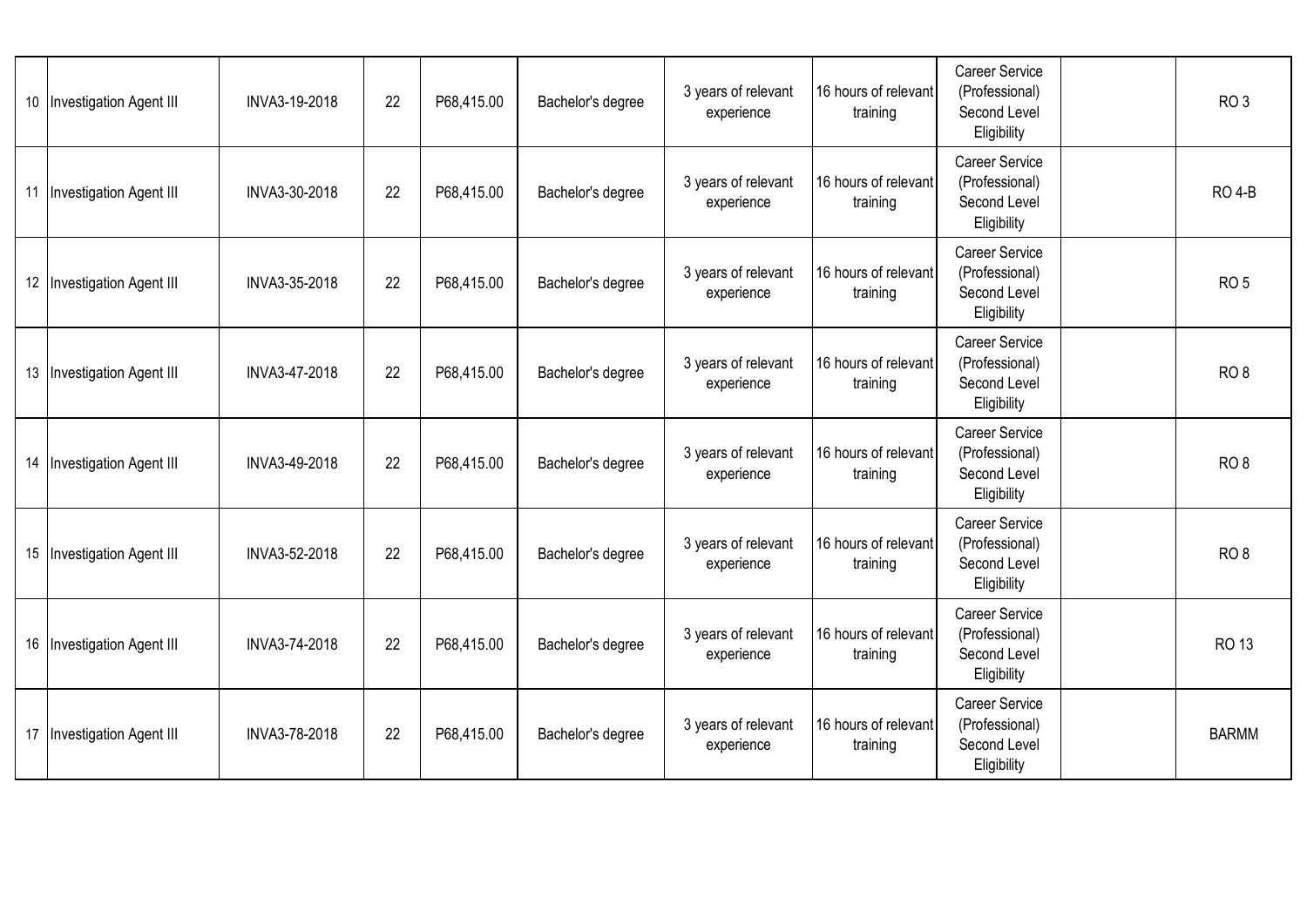|    | 18 Attorney III     | ATY3-1-2016  | 21 | P60,901.00 | <b>Bachelor of Laws</b> | 1 year of relevant<br>experience | 4 hours relevant<br>training | RA 1080 | <b>IAS</b>      |
|----|---------------------|--------------|----|------------|-------------------------|----------------------------------|------------------------------|---------|-----------------|
| 19 | <b>Attorney III</b> | ATY3-14-2016 | 21 | P60,901.00 | <b>Bachelor of Laws</b> | 1 year of relevant<br>experience | 4 hours relevant<br>training | RA 1080 | RO <sub>9</sub> |
|    | 20 Attorney III     | ATY3-17-2016 | 21 | P60,901.00 | <b>Bachelor of Laws</b> | 1 year of relevant<br>experience | 4 hours relevant<br>training | RA 1080 | <b>RO 13</b>    |
| 21 | Attorney III        | ATY3-18-2007 | 21 | P60,901.00 | <b>Bachelor of Laws</b> | 1 year of relevant<br>experience | 4 hours relevant<br>training | RA 1080 | <b>RO 11</b>    |
| 22 | Attorney III        | ATY3-18-2016 | 21 | P60,901.00 | <b>Bachelor of Laws</b> | 1 year of relevant<br>experience | 4 hours relevant<br>training | RA 1080 | <b>BARMM</b>    |
|    | 23 Attorney III     | ATY3-21-2007 | 21 | P60,901.00 | <b>Bachelor of Laws</b> | 1 year of relevant<br>experience | 4 hours relevant<br>training | RA 1080 | <b>LPS</b>      |
| 24 | <b>Attorney III</b> | ATY3-23-2007 | 21 | P60,901.00 | <b>Bachelor of Laws</b> | 1 year of relevant<br>experience | 4 hours relevant<br>training | RA 1080 | RO-NCR          |
| 25 | Attorney III        | ATY3-25-2010 | 21 | P60,901.00 | <b>Bachelor of Laws</b> | 1 year of relevant<br>experience | 4 hours relevant<br>training | RA 1080 | <b>IAS</b>      |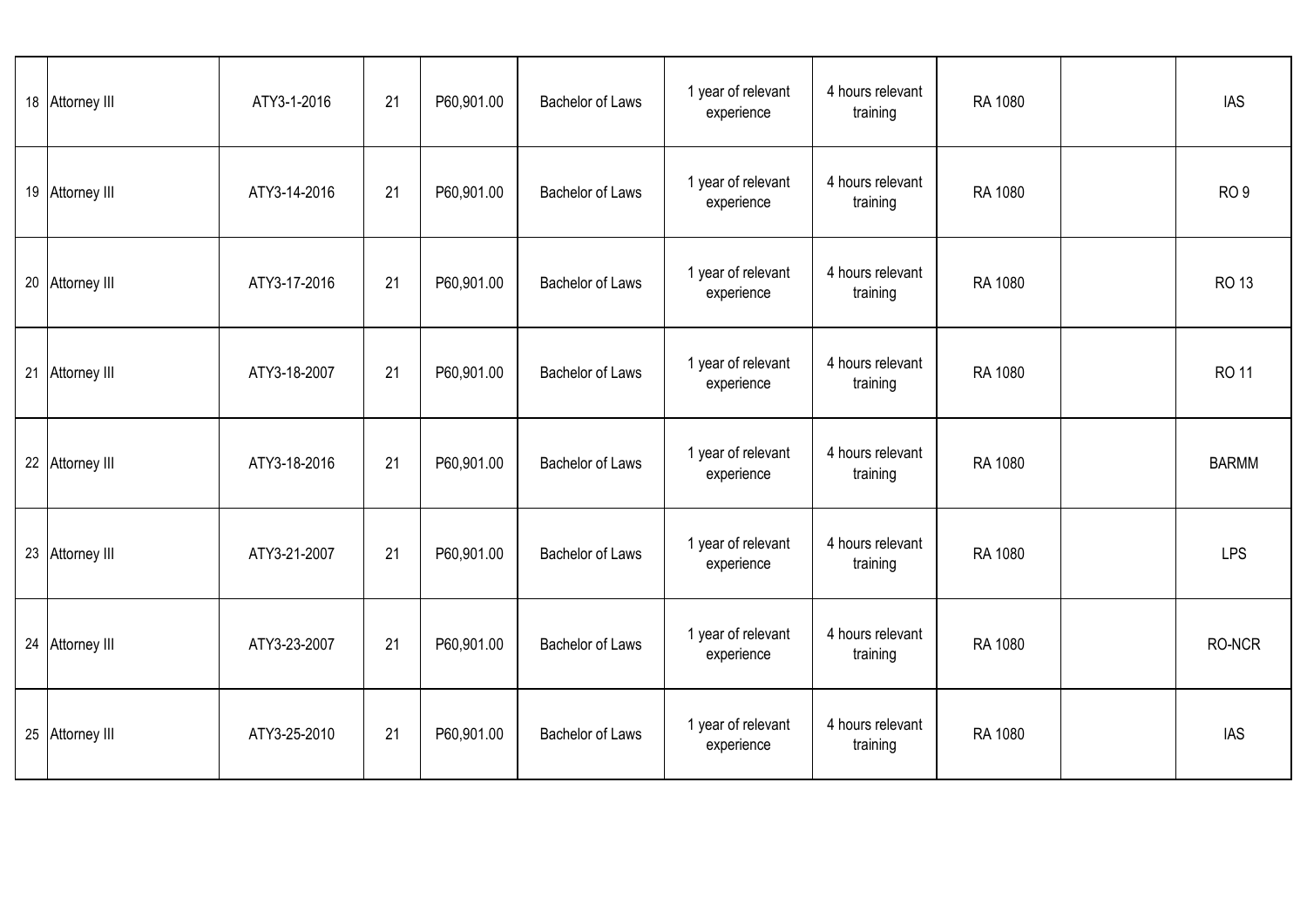| 26 | Attorney III                           | ATY3-9-2016     | 21 | P60,901.00 | <b>Bachelor of Laws</b> | 1 year of relevant<br>experience  | 4 hours relevant<br>training    | RA 1080                                                                | RO <sub>3</sub> |
|----|----------------------------------------|-----------------|----|------------|-------------------------|-----------------------------------|---------------------------------|------------------------------------------------------------------------|-----------------|
| 27 | <b>Medical Officer III</b>             | MDOF3-30-2007   | 21 | P60,901.00 | Doctor of Medicine      | none required                     | none required                   | RA 1080                                                                | <b>ACAD</b>     |
| 28 | Administrative Officer V               | ADOF5-8-2020    | 18 | P43,681.00 | Bachelor's degree       | 2 years of relevant<br>experience | 8 hours of relevant<br>training | <b>Career Service</b><br>(Professional)<br>Second Level<br>Eligibility | <b>HRMS</b>     |
| 29 | Administrative Officer V<br>(HRMO III) | ADOF5-1-2018    | 18 | P43,681.00 | Bachelor's degree       | 2 years of relevant<br>experience | 8 hours of relevant<br>training | <b>Career Service</b><br>(Professional)<br>Second Level<br>Eligibility | <b>HRMS</b>     |
| 30 | Administrative Officer V<br>(HRMO III) | ADOF5-26-2007   | 18 | P43,681.00 | Bachelor's degree       | 2 years of relevant<br>experience | 8 hours of relevant<br>training | Career Service<br>(Professional)<br>Second Level<br>Eligibility        | <b>HRMS</b>     |
| 31 | Administrative Officer V<br>(HRMO III) | ADOF5-42-2007   | 18 | P43,681.00 | Bachelor's degree       | 2 years of relevant<br>experience | 8 hours of relevant<br>training | <b>Career Service</b><br>(Professional)<br>Second Level<br>Eligibility | RO-NCR          |
|    | 32 Intelligence Officer III            | INTEL03-17-2007 | 18 | P43,681.00 | Bachelor's degree       | 2 years of relevant<br>experience | 8 hours of relevant<br>training | Career Service<br>(Professional)<br>Second Level<br>Eligibility        | <b>BARMM</b>    |
| 33 | Intelligence Officer III               | INTEL03-34-2007 | 18 | P43,681.00 | Bachelor's degree       | 2 years of relevant<br>experience | 8 hours of relevant<br>training | <b>Career Service</b><br>(Professional)<br>Second Level<br>Eligibility | <b>IIS</b>      |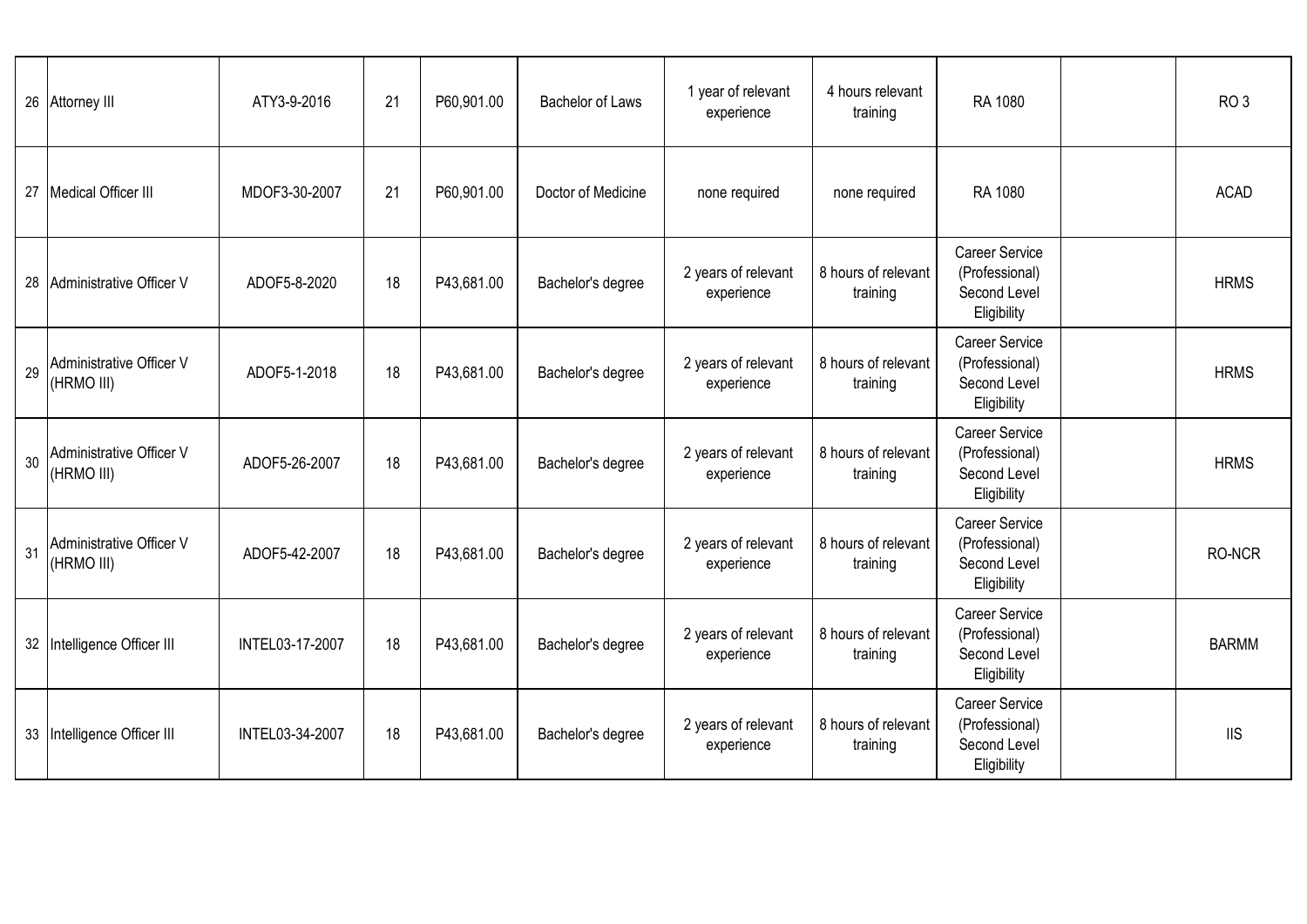| 34 | <b>Investigation Agent I</b> | INVA1-101-2018 | 18 | P43,681.00 | Bachelor's degree | 2 years of relevant<br>experience | 8 hours of relevant<br>training | <b>Career Service</b><br>(Professional)<br>Second Level<br>Eligibility | RO <sub>8</sub> |
|----|------------------------------|----------------|----|------------|-------------------|-----------------------------------|---------------------------------|------------------------------------------------------------------------|-----------------|
|    | 35   Investigation Agent I   | INVA1-102-2018 | 18 | P43,681.00 | Bachelor's degree | 2 years of relevant<br>experience | 8 hours of relevant<br>training | Career Service<br>(Professional)<br>Second Level<br>Eligibility        | RO <sub>8</sub> |
|    | 36   Investigation Agent I   | INVA1-104-2018 | 18 | P43,681.00 | Bachelor's degree | 2 years of relevant<br>experience | 8 hours of relevant<br>training | Career Service<br>(Professional)<br>Second Level<br>Eligibility        | RO <sub>8</sub> |
| 37 | <b>Investigation Agent I</b> | INVA1-105-2018 | 18 | P43,681.00 | Bachelor's degree | 2 years of relevant<br>experience | 8 hours of relevant<br>training | <b>Career Service</b><br>(Professional)<br>Second Level<br>Eligibility | RO <sub>9</sub> |
| 38 | <b>Investigation Agent I</b> | INVA1-11-2018  | 18 | P43,681.00 | Bachelor's degree | 2 years of relevant<br>experience | 8 hours of relevant<br>training | Career Service<br>(Professional)<br>Second Level<br>Eligibility        | RO <sub>I</sub> |
|    | 39   Investigation Agent I   | INVA1-113-2018 | 18 | P43,681.00 | Bachelor's degree | 2 years of relevant<br>experience | 8 hours of relevant<br>training | Career Service<br>(Professional)<br>Second Level<br>Eligibility        | <b>RO 10</b>    |
|    | 40   Investigation Agent I   | INVA1-114-2018 | 18 | P43,681.00 | Bachelor's degree | 2 years of relevant<br>experience | 8 hours of relevant<br>training | <b>Career Service</b><br>(Professional)<br>Second Level<br>Eligibility | <b>RO 10</b>    |
| 41 | <b>Investigation Agent I</b> | INVA1-136-2018 | 18 | P43,681.00 | Bachelor's degree | 2 years of relevant<br>experience | 8 hours of relevant<br>training | <b>Career Service</b><br>(Professional)<br>Second Level<br>Eligibility | <b>RO 12</b>    |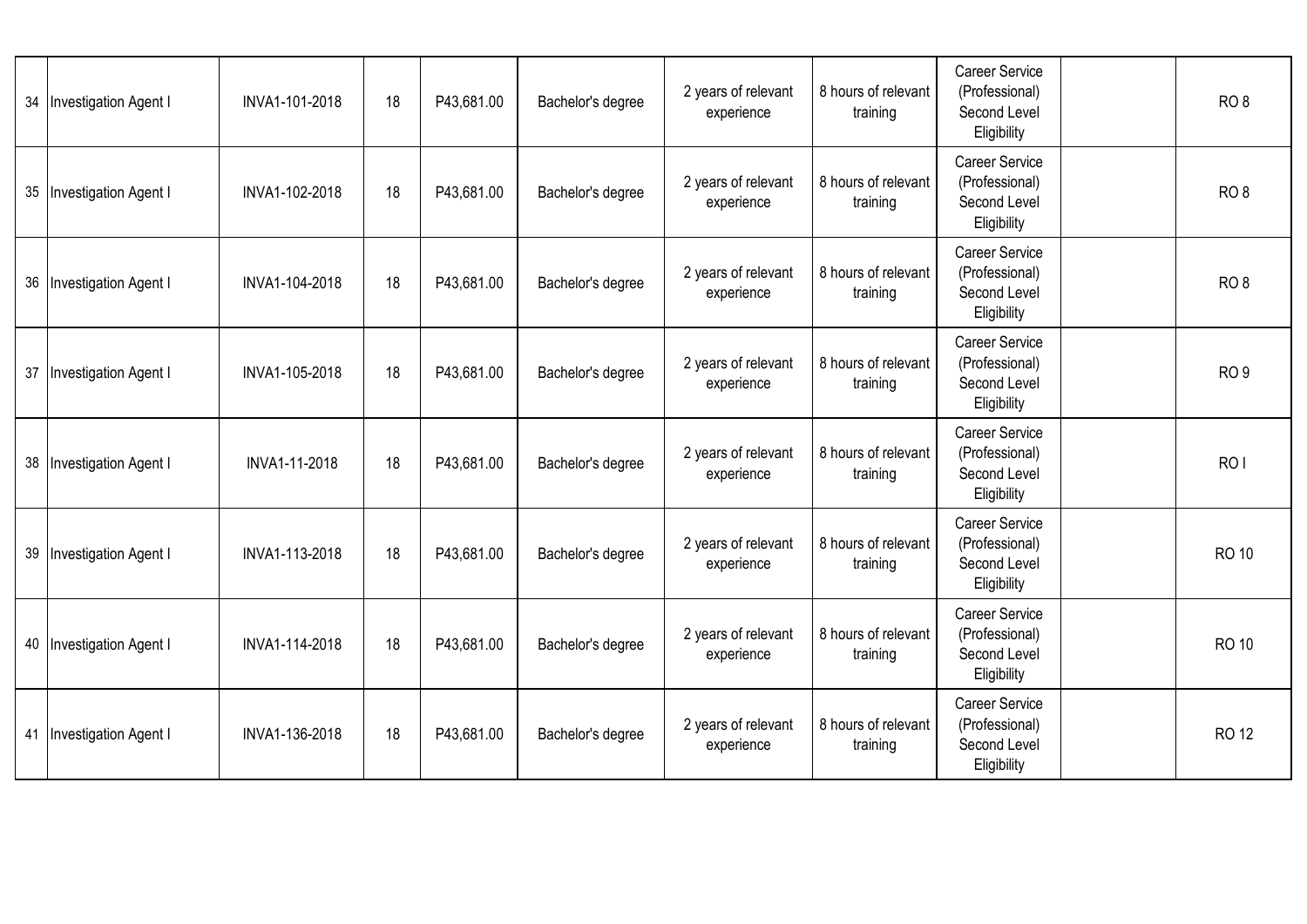|    | 42   Investigation Agent I   | INVA1-140-2018 | 18 | P43,681.00 | Bachelor's degree | 2 years of relevant<br>experience | 8 hours of relevant<br>training | <b>Career Service</b><br>(Professional)<br>Second Level<br>Eligibility | RO 13           |
|----|------------------------------|----------------|----|------------|-------------------|-----------------------------------|---------------------------------|------------------------------------------------------------------------|-----------------|
|    | 43   Investigation Agent I   | INVA1-159-2018 | 18 | P43,681.00 | Bachelor's degree | 2 years of relevant<br>experience | 8 hours of relevant<br>training | Career Service<br>(Professional)<br>Second Level<br>Eligibility        | CAR             |
|    | 44   Investigation Agent I   | INVA1-160-2018 | 18 | P43,681.00 | Bachelor's degree | 2 years of relevant<br>experience | 8 hours of relevant<br>training | <b>Career Service</b><br>(Professional)<br>Second Level<br>Eligibility | CAR             |
|    | 45   Investigation Agent I   | INVA1-21-2018  | 18 | P43,681.00 | Bachelor's degree | 2 years of relevant<br>experience | 8 hours of relevant<br>training | <b>Career Service</b><br>(Professional)<br>Second Level<br>Eligibility | RO <sub>2</sub> |
| 46 | <b>Investigation Agent I</b> | INVA1-29-2018  | 18 | P43,681.00 | Bachelor's degree | 2 years of relevant<br>experience | 8 hours of relevant<br>training | Career Service<br>(Professional)<br>Second Level<br>Eligibility        | RO <sub>3</sub> |
|    | 47   Investigation Agent I   | INVA1-49-2018  | 18 | P43,681.00 | Bachelor's degree | 2 years of relevant<br>experience | 8 hours of relevant<br>training | Career Service<br>(Professional)<br>Second Level<br>Eligibility        | <b>RO 4-A</b>   |
|    | 48   Investigation Agent I   | INVA1-51-2018  | 18 | P43,681.00 | Bachelor's degree | 2 years of relevant<br>experience | 8 hours of relevant<br>training | <b>Career Service</b><br>(Professional)<br>Second Level<br>Eligibility | <b>RO 4-B</b>   |
| 49 | <b>Investigation Agent I</b> | INVA1-58-2018  | 18 | P43,681.00 | Bachelor's degree | 2 years of relevant<br>experience | 8 hours of relevant<br>training | <b>Career Service</b><br>(Professional)<br>Second Level<br>Eligibility | <b>RO 4-B</b>   |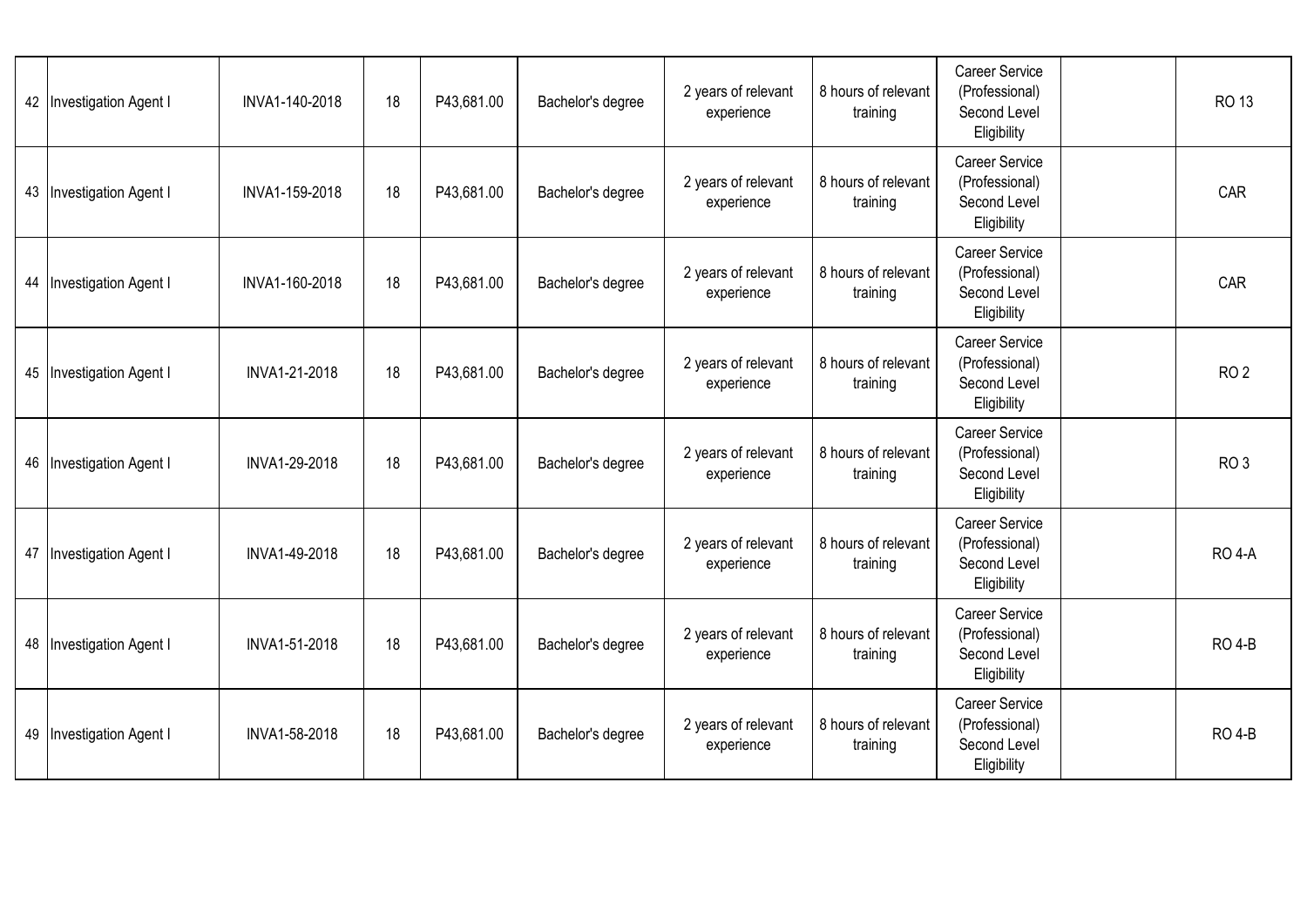|    | 50   Investigation Agent I   | INVA1-68-2018 | 18 | P43,681.00 | Bachelor's degree | 2 years of relevant<br>experience | 8 hours of relevant<br>training | <b>Career Service</b><br>(Professional)<br>Second Level<br>Eligibility | RO <sub>5</sub> |
|----|------------------------------|---------------|----|------------|-------------------|-----------------------------------|---------------------------------|------------------------------------------------------------------------|-----------------|
| 51 | <b>Investigation Agent I</b> | INVA1-71-2018 | 18 | P43,681.00 | Bachelor's degree | 2 years of relevant<br>experience | 8 hours of relevant<br>training | <b>Career Service</b><br>(Professional)<br>Second Level<br>Eligibility | RO <sub>5</sub> |
|    | 52   Investigation Agent I   | INVA1-77-2018 | 18 | P43,681.00 | Bachelor's degree | 2 years of relevant<br>experience | 8 hours of relevant<br>training | Career Service<br>(Professional)<br>Second Level<br>Eligibility        | RO <sub>6</sub> |
|    | 53   Investigation Agent I   | INVA1-78-2018 | 18 | P43,681.00 | Bachelor's degree | 2 years of relevant<br>experience | 8 hours of relevant<br>training | <b>Career Service</b><br>(Professional)<br>Second Level<br>Eligibility | RO <sub>6</sub> |
| 54 | <b>Investigation Agent I</b> | INVA1-84-2018 | 18 | P43,681.00 | Bachelor's degree | 2 years of relevant<br>experience | 8 hours of relevant<br>training | Career Service<br>(Professional)<br>Second Level<br>Eligibility        | RO <sub>6</sub> |
|    | 55   Investigation Agent I   | INVA1-85-2018 | 18 | P43,681.00 | Bachelor's degree | 2 years of relevant<br>experience | 8 hours of relevant<br>training | Career Service<br>(Professional)<br>Second Level<br>Eligibility        | RO <sub>7</sub> |
|    | 56 Investigation Agent I     | INVA1-9-2018  | 18 | P43,681.00 | Bachelor's degree | 2 years of relevant<br>experience | 8 hours of relevant<br>training | <b>Career Service</b><br>(Professional)<br>Second Level<br>Eligibility | RO <sub>I</sub> |
| 57 | <b>Investigation Agent I</b> | INVA1-92-2018 | 18 | P43,681.00 | Bachelor's degree | 2 years of relevant<br>experience | 8 hours of relevant<br>training | <b>Career Service</b><br>(Professional)<br>Second Level<br>Eligibility | RO <sub>7</sub> |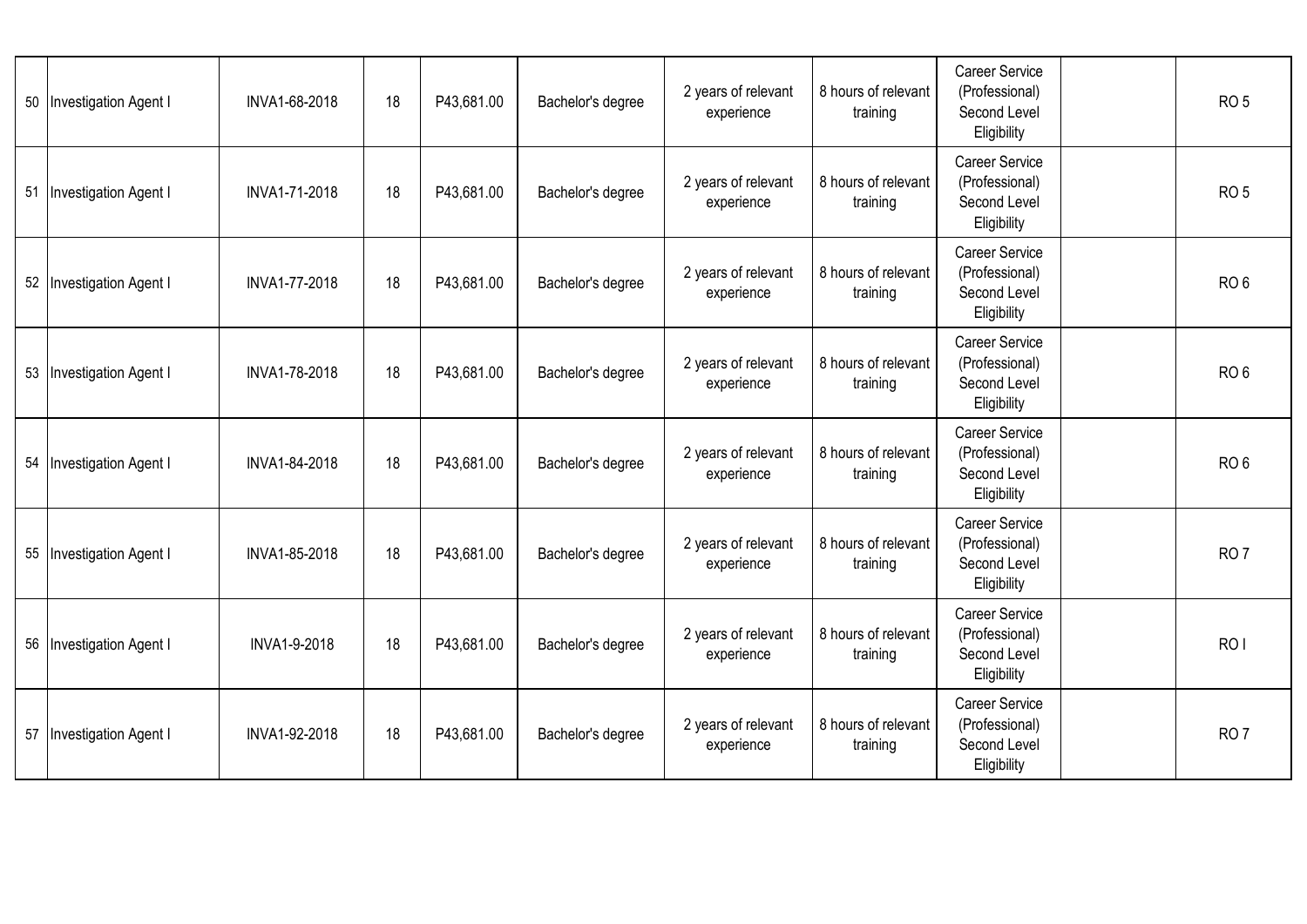| 58 | <b>Investigation Agent I</b> | INVA1-99-2018    | 18 | P43,681.00 | Bachelor's degree                     | 2 years of relevant<br>experience | 8 hours of relevant<br>training | <b>Career Service</b><br>(Professional)<br>Second Level<br>Eligibility | RO <sub>8</sub> |
|----|------------------------------|------------------|----|------------|---------------------------------------|-----------------------------------|---------------------------------|------------------------------------------------------------------------|-----------------|
| 59 | Accountant II                | A2-1-2019        | 16 | P36,628.00 | Bachelor of Science in<br>Accountancy | 1 year of relevant<br>experience  | 4 hours of relevant<br>training | RA 1080                                                                | <b>FMS</b>      |
| 60 | Accountant II                | A2-2-2019        | 16 | P36,628.00 | Bachelor of Science in<br>Accountancy | 1 year of relevant<br>experience  | 4 hours of relevant<br>training | RA 1080                                                                | <b>FMS</b>      |
| 61 | <b>Accountant II</b>         | A2-3-2019        | 16 | P36,628.00 | Bachelor of Science in<br>Accountancy | 1 year of relevant<br>experience  | 4 hours of relevant<br>training | RA 1080                                                                | <b>FMS</b>      |
|    | 62 Administrative Officer IV | ADOF4-4-2020     | 15 | P33,575.00 | Bachelor's degree                     | 1 year of relevant<br>experience  | 4 hours of relevant<br>training | <b>Career Service</b><br>(Professional)<br>Second Level<br>Eligibility | <b>FMS</b>      |
| 63 | Administrative Officer IV    | ADOF4-5-2020     | 15 | P33,575.00 | Bachelor's degree                     | 1 year of relevant<br>experience  | 4 hours of relevant<br>training | Career Service<br>(Professional)<br>Second Level<br>Eligibility        | <b>HRMS</b>     |
| 64 | Administrative Officer IV    | ADOF4-6-2020     | 15 | P33,575.00 | Bachelor's degree                     | 1 year of relevant<br>experience  | 4 hours of relevant<br>training | <b>Career Service</b><br>(Professional)<br>Second Level<br>Eligibility | <b>HRMS</b>     |
| 65 | Intelligence Officer II      | INTEL02-10-2019  | 15 | P33,575.00 | Bachelor's degree                     | 1 year of relevant<br>experience  | 4 hours of relevant<br>training | Career Service<br>(Professional)<br>Second Level<br>Eligibility        | <b>RO13</b>     |
| 66 | Intelligence Officer II      | INTEL02-102-2018 | 15 | P33,575.00 | Bachelor's degree                     | 1 year of relevant<br>experience  | 4 hours of relevant<br>training | Career Service<br>(Professional)<br>Second Level<br>Eligibility        | RO <sub>8</sub> |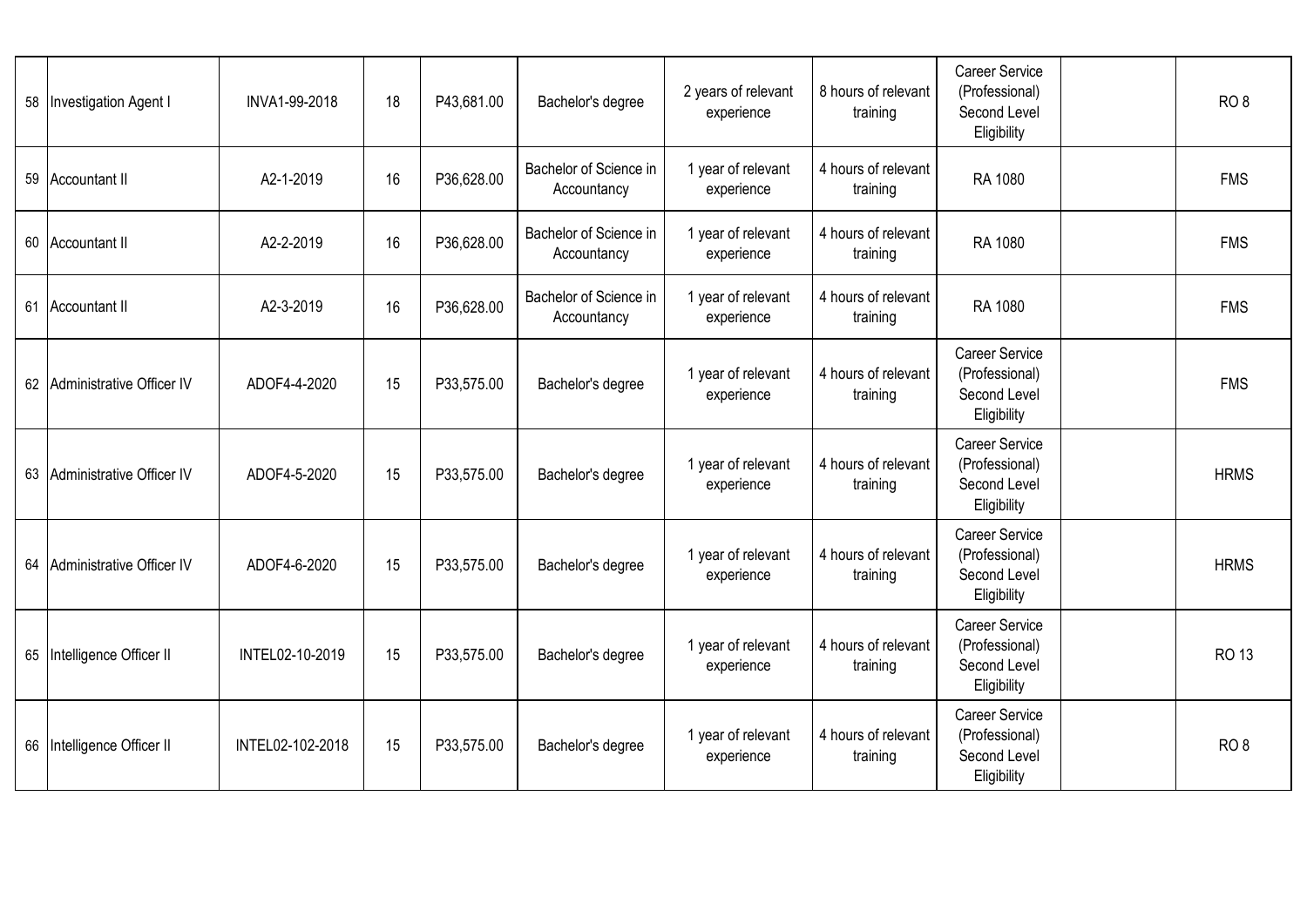| 67 | Intelligence Officer II    | INTEL02-103-2018 | 15 | P33,575.00 | Bachelor's degree | 1 year of relevant<br>experience | 4 hours of relevant<br>training | <b>Career Service</b><br>(Professional)<br>Second Level<br>Eligibility | RO <sub>8</sub> |
|----|----------------------------|------------------|----|------------|-------------------|----------------------------------|---------------------------------|------------------------------------------------------------------------|-----------------|
| 68 | Intelligence Officer II    | INTEL02-104-2018 | 15 | P33,575.00 | Bachelor's degree | 1 year of relevant<br>experience | 4 hours of relevant<br>training | Career Service<br>(Professional)<br>Second Level<br>Eligibility        | RO <sub>8</sub> |
|    | 69 Intelligence Officer II | INTEL02-112-2018 | 15 | P33,575.00 | Bachelor's degree | 1 year of relevant<br>experience | 4 hours of relevant<br>training | Career Service<br>(Professional)<br>Second Level<br>Eligibility        | RO <sub>8</sub> |
|    | 70 Intelligence Officer II | INTEL02-117-2018 | 15 | P33,575.00 | Bachelor's degree | 1 year of relevant<br>experience | 4 hours of relevant<br>training | <b>Career Service</b><br>(Professional)<br>Second Level<br>Eligibility | RO <sub>9</sub> |
| 71 | Intelligence Officer II    | INTEL02-118-2018 | 15 | P33,575.00 | Bachelor's degree | 1 year of relevant<br>experience | 4 hours of relevant<br>training | <b>Career Service</b><br>(Professional)<br>Second Level<br>Eligibility | RO <sub>9</sub> |
|    | 72 Intelligence Officer II | INTEL02-124-2018 | 15 | P33,575.00 | Bachelor's degree | 1 year of relevant<br>experience | 4 hours of relevant<br>training | Career Service<br>(Professional)<br>Second Level<br>Eligibility        | <b>RO 10</b>    |
|    | 73 Intelligence Officer II | INTEL02-142-2018 | 15 | P33,575.00 | Bachelor's degree | 1 year of relevant<br>experience | 4 hours of relevant<br>training | <b>Career Service</b><br>(Professional)<br>Second Level<br>Eligibility | <b>RO 12</b>    |
|    | 74 Intelligence Officer II | INTEL02-146-2018 | 15 | P33,575.00 | Bachelor's degree | 1 year of relevant<br>experience | 4 hours of relevant<br>training | <b>Career Service</b><br>(Professional)<br>Second Level<br>Eligibility | <b>RO 12</b>    |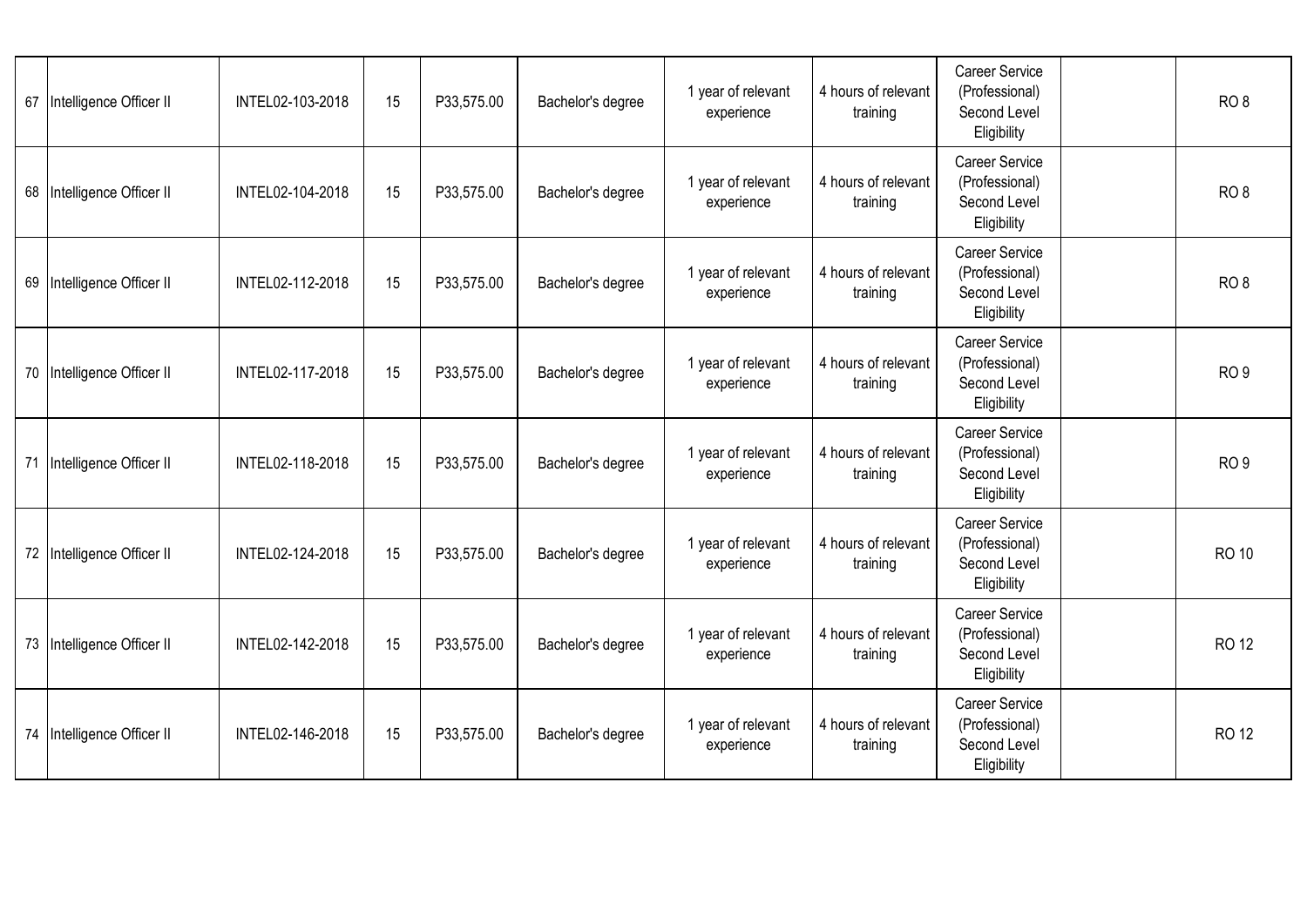|    | 75 Intelligence Officer II | INTEL02-150-2018 | 15 | P33,575.00 | Bachelor's degree | 1 year of relevant<br>experience | 4 hours of relevant<br>training | <b>Career Service</b><br>(Professional)<br>Second Level<br>Eligibility | RO 13        |
|----|----------------------------|------------------|----|------------|-------------------|----------------------------------|---------------------------------|------------------------------------------------------------------------|--------------|
|    | 76 Intelligence Officer II | INTEL02-155-2018 | 15 | P33,575.00 | Bachelor's degree | 1 year of relevant<br>experience | 4 hours of relevant<br>training | Career Service<br>(Professional)<br>Second Level<br>Eligibility        | <b>RO 13</b> |
|    | 77 Intelligence Officer II | INTEL02-157-2018 | 15 | P33,575.00 | Bachelor's degree | 1 year of relevant<br>experience | 4 hours of relevant<br>training | <b>Career Service</b><br>(Professional)<br>Second Level<br>Eligibility | <b>BARMM</b> |
|    | 78 Intelligence Officer II | INTEL02-160-2018 | 15 | P33,575.00 | Bachelor's degree | 1 year of relevant<br>experience | 4 hours of relevant<br>training | <b>Career Service</b><br>(Professional)<br>Second Level<br>Eligibility | <b>BARMM</b> |
| 79 | Intelligence Officer II    | INTEL02-161-2018 | 15 | P33,575.00 | Bachelor's degree | 1 year of relevant<br>experience | 4 hours of relevant<br>training | <b>Career Service</b><br>(Professional)<br>Second Level<br>Eligibility | <b>BARMM</b> |
|    | 80 Intelligence Officer II | INTEL02-165-2018 | 15 | P33,575.00 | Bachelor's degree | 1 year of relevant<br>experience | 4 hours of relevant<br>training | Career Service<br>(Professional)<br>Second Level<br>Eligibility        | <b>BARMM</b> |
|    | 81 Intelligence Officer II | INTEL02-167-2018 | 15 | P33,575.00 | Bachelor's degree | 1 year of relevant<br>experience | 4 hours of relevant<br>training | <b>Career Service</b><br>(Professional)<br>Second Level<br>Eligibility | CAR          |
|    | 82 Intelligence Officer II | INTEL02-168-2018 | 15 | P33,575.00 | Bachelor's degree | 1 year of relevant<br>experience | 4 hours of relevant<br>training | <b>Career Service</b><br>(Professional)<br>Second Level<br>Eligibility | CAR          |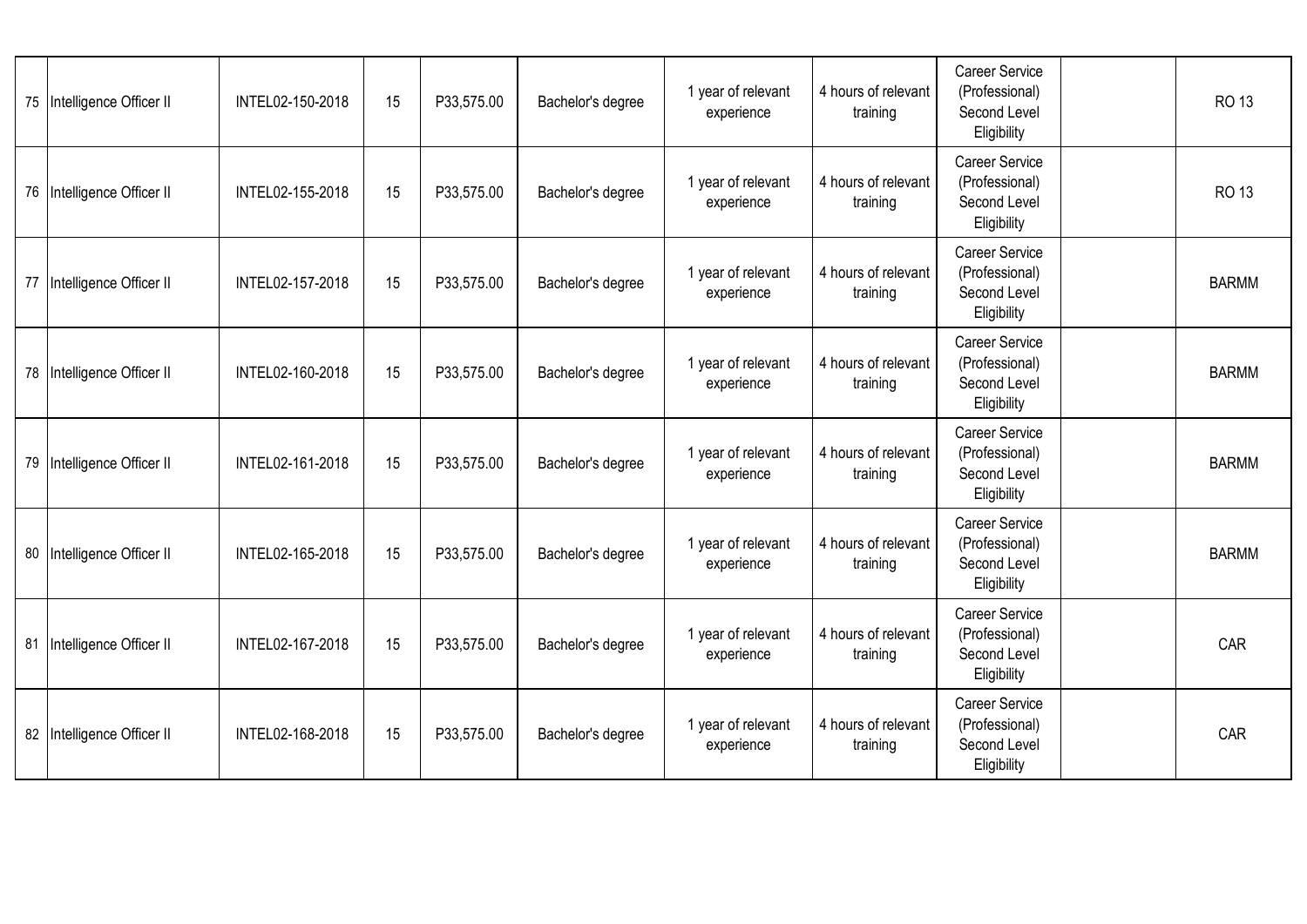|    | 83 Intelligence Officer II | INTEL02-171-2018 | 15 | P33,575.00 | Bachelor's degree | 1 year of relevant<br>experience | 4 hours of relevant<br>training | <b>Career Service</b><br>(Professional)<br>Second Level<br>Eligibility | CAR             |
|----|----------------------------|------------------|----|------------|-------------------|----------------------------------|---------------------------------|------------------------------------------------------------------------|-----------------|
| 84 | Intelligence Officer II    | INTEL02-174-2018 | 15 | P33,575.00 | Bachelor's degree | 1 year of relevant<br>experience | 4 hours of relevant<br>training | <b>Career Service</b><br>(Professional)<br>Second Level<br>Eligibility | CAR             |
|    | 85 Intelligence Officer II | INTEL02-177-2018 | 15 | P33,575.00 | Bachelor's degree | 1 year of relevant<br>experience | 4 hours of relevant<br>training | <b>Career Service</b><br>(Professional)<br>Second Level<br>Eligibility | CAR             |
|    | 86 Intelligence Officer II | INTEL02-179-2018 | 15 | P33,575.00 | Bachelor's degree | 1 year of relevant<br>experience | 4 hours of relevant<br>training | <b>Career Service</b><br>(Professional)<br>Second Level<br>Eligibility | RO-NCR          |
| 87 | Intelligence Officer II    | INTEL02-187-2018 | 15 | P33,575.00 | Bachelor's degree | 1 year of relevant<br>experience | 4 hours of relevant<br>training | <b>Career Service</b><br>(Professional)<br>Second Level<br>Eligibility | RO-NCR          |
|    | 88 Intelligence Officer II | INTEL02-24-2018  | 15 | P33,575.00 | Bachelor's degree | 1 year of relevant<br>experience | 4 hours of relevant<br>training | <b>Career Service</b><br>(Professional)<br>Second Level<br>Eligibility | RO <sub>I</sub> |
|    | 89 Intelligence Officer II | INTEL02-26-2018  | 15 | P33,575.00 | Bachelor's degree | 1 year of relevant<br>experience | 4 hours of relevant<br>training | <b>Career Service</b><br>(Professional)<br>Second Level<br>Eligibility | RO <sub>2</sub> |
| 90 | Intelligence Officer II    | INTEL02-57-2007  | 15 | P33,575.00 | Bachelor's degree | 1 year of relevant<br>experience | 4 hours of relevant<br>training | <b>Career Service</b><br>(Professional)<br>Second Level<br>Eligibility | RO <sub>3</sub> |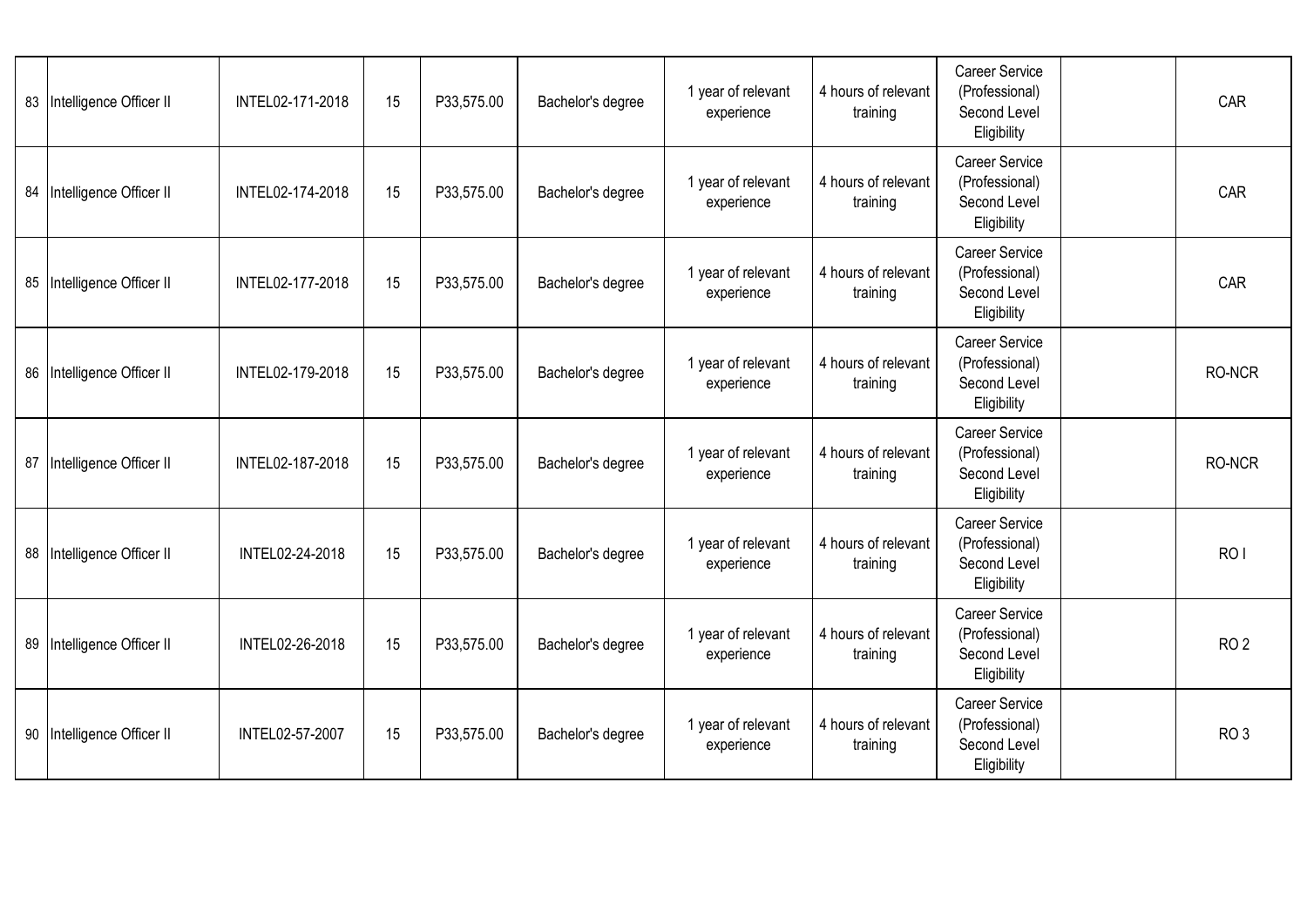| 91 | Intelligence Officer II    | INTEL02-30-2018 | 15 | P33,575.00 | Bachelor's degree | 1 year of relevant<br>experience | 4 hours of relevant<br>training | <b>Career Service</b><br>(Professional)<br>Second Level<br>Eligibility | RO <sub>2</sub> |
|----|----------------------------|-----------------|----|------------|-------------------|----------------------------------|---------------------------------|------------------------------------------------------------------------|-----------------|
| 92 | Intelligence Officer II    | INTEL02-52-2018 | 15 | P33,575.00 | Bachelor's degree | 1 year of relevant<br>experience | 4 hours of relevant<br>training | <b>Career Service</b><br>(Professional)<br>Second Level<br>Eligibility | <b>RO 4-A</b>   |
|    | 93 Intelligence Officer II | INTEL02-60-2018 | 15 | P33,575.00 | Bachelor's degree | 1 year of relevant<br>experience | 4 hours of relevant<br>training | <b>Career Service</b><br>(Professional)<br>Second Level<br>Eligibility | <b>RO 4-B</b>   |
| 94 | Intelligence Officer II    | INTEL02-62-2007 | 15 | P33,575.00 | Bachelor's degree | 1 year of relevant<br>experience | 4 hours of relevant<br>training | <b>Career Service</b><br>(Professional)<br>Second Level<br>Eligibility | RO <sub>6</sub> |
| 95 | Intelligence Officer II    | INTEL02-63-2019 | 15 | P33,575.00 | Bachelor's degree | 1 year of relevant<br>experience | 4 hours of relevant<br>training | <b>Career Service</b><br>(Professional)<br>Second Level<br>Eligibility | <b>RO 12</b>    |
|    | 96 Intelligence Officer II | INTEL02-64-2019 | 15 | P33,575.00 | Bachelor's degree | 1 year of relevant<br>experience | 4 hours of relevant<br>training | <b>Career Service</b><br>(Professional)<br>Second Level<br>Eligibility | <b>RO 12</b>    |
| 97 | Intelligence Officer II    | INTEL02-65-2018 | 15 | P33,575.00 | Bachelor's degree | 1 year of relevant<br>experience | 4 hours of relevant<br>training | <b>Career Service</b><br>(Professional)<br>Second Level<br>Eligibility | <b>RO 4-B</b>   |
| 98 | Intelligence Officer II    | INTEL02-66-2019 | 15 | P33,575.00 | Bachelor's degree | 1 year of relevant<br>experience | 4 hours of relevant<br>training | <b>Career Service</b><br>(Professional)<br>Second Level<br>Eligibility | RO 11           |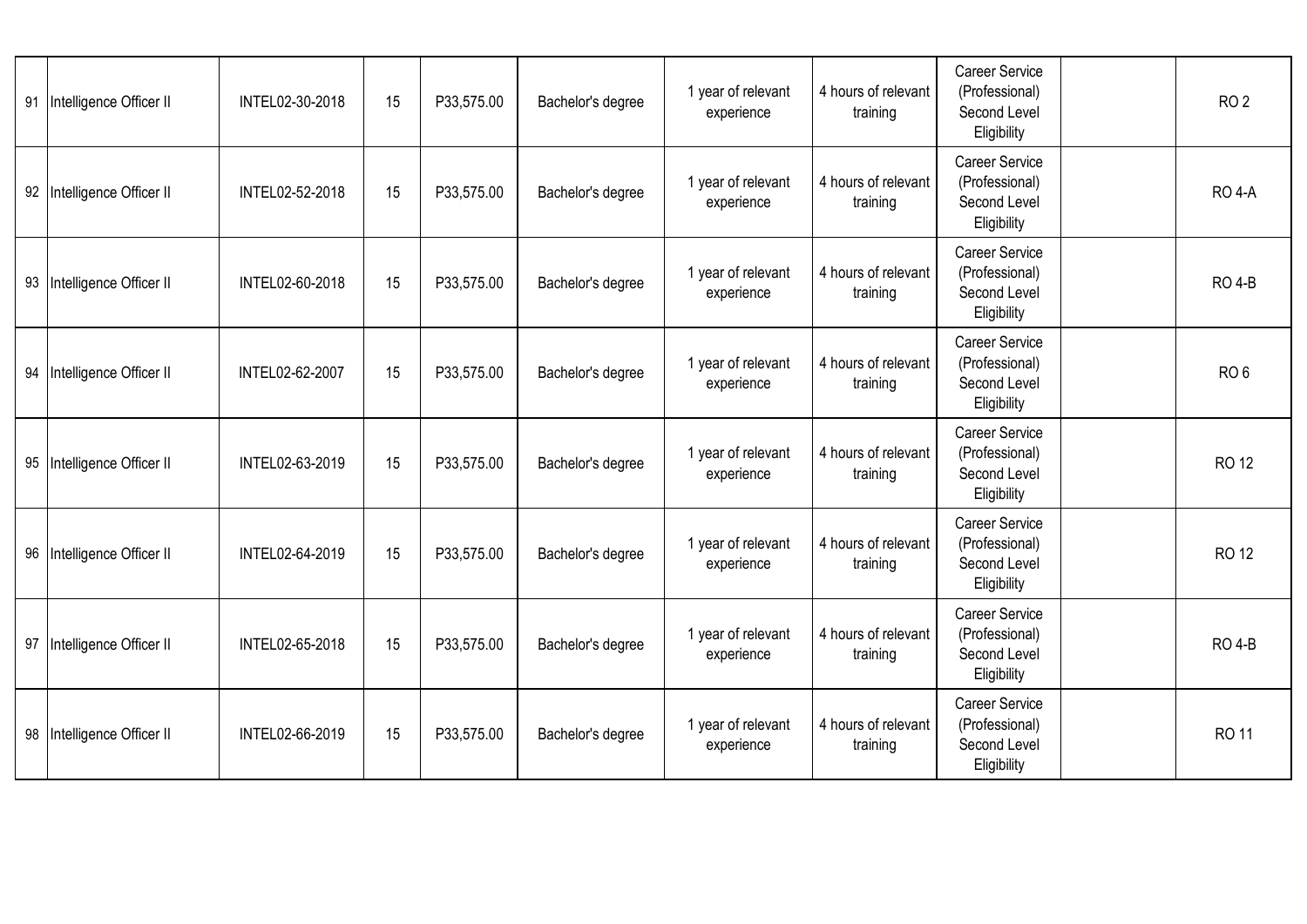| 99 Intelligence Officer II  | INTEL02-67-2019 | 15 | P33,575.00 | Bachelor's degree | 1 year of relevant<br>experience | 4 hours of relevant<br>training | <b>Career Service</b><br>(Professional)<br>Second Level<br>Eligibility | RO 11           |
|-----------------------------|-----------------|----|------------|-------------------|----------------------------------|---------------------------------|------------------------------------------------------------------------|-----------------|
| 100 Intelligence Officer II | INTEL02-68-2018 | 15 | P33,575.00 | Bachelor's degree | 1 year of relevant<br>experience | 4 hours of relevant<br>training | Career Service<br>(Professional)<br>Second Level<br>Eligibility        | <b>RO 4-B</b>   |
| 101 Intelligence Officer II | INTEL02-76-2018 | 15 | P33,575.00 | Bachelor's degree | 1 year of relevant<br>experience | 4 hours of relevant<br>training | Career Service<br>(Professional)<br>Second Level<br>Eligibility        | RO <sub>5</sub> |
| 102 Intelligence Officer II | INTEL02-88-2018 | 15 | P33,575.00 | Bachelor's degree | 1 year of relevant<br>experience | 4 hours of relevant<br>training | <b>Career Service</b><br>(Professional)<br>Second Level<br>Eligibility | RO <sub>6</sub> |
| 103 Intelligence Officer II | INTEL02-94-2018 | 15 | P33,575.00 | Bachelor's degree | 1 year of relevant<br>experience | 4 hours of relevant<br>training | <b>Career Service</b><br>(Professional)<br>Second Level<br>Eligibility | RO <sub>7</sub> |
| 104 Intelligence Officer II | INTEL02-95-2018 | 15 | P33,575.00 | Bachelor's degree | 1 year of relevant<br>experience | 4 hours of relevant<br>training | Career Service<br>(Professional)<br>Second Level<br>Eligibility        | RO <sub>7</sub> |
| 105 Intelligence Officer II | INTEL02-97-2018 | 15 | P33,575.00 | Bachelor's degree | 1 year of relevant<br>experience | 4 hours of relevant<br>training | <b>Career Service</b><br>(Professional)<br>Second Level<br>Eligibility | RO <sub>7</sub> |
| 106 Intelligence Officer II | INTEL02-98-2018 | 15 | P33,575.00 | Bachelor's degree | 1 year of relevant<br>experience | 4 hours of relevant<br>training | <b>Career Service</b><br>(Professional)<br>Second Level<br>Eligibility | RO <sub>7</sub> |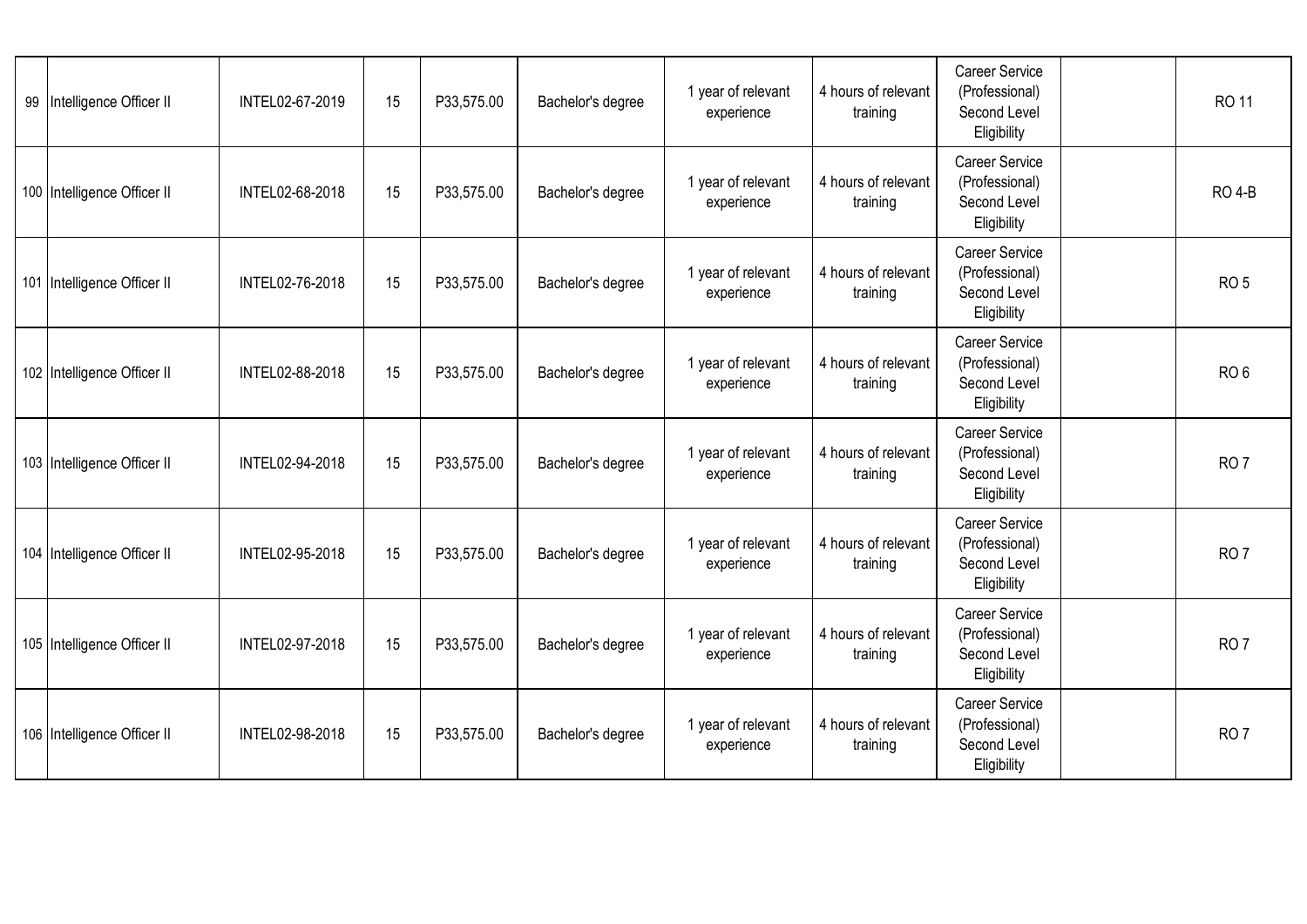| 107 Intelligence Officer II<br>(Intelligence Analyst) | INTEL02-74-2007 | 15 | P33,575.00 | Bachelor's degree                                                                                         | 1 year of relevant<br>experience | 4 hours of relevant<br>training                                                                                                 | <b>Career Service</b><br>(Professional)<br>Second Level<br>Eligibility | <b>IIS</b>    |
|-------------------------------------------------------|-----------------|----|------------|-----------------------------------------------------------------------------------------------------------|----------------------------------|---------------------------------------------------------------------------------------------------------------------------------|------------------------------------------------------------------------|---------------|
| 108 Intelligence Officer II<br>(Intelligence Analyst) | INTEL02-75-2007 | 15 | P33,575.00 | Bachelor's degree                                                                                         | 1 year of relevant<br>experience | 4 hours of relevant<br>training                                                                                                 | <b>Career Service</b><br>(Professional)<br>Second Level<br>Eligibility | <b>IIS</b>    |
| 109 Planning Officer II                               | PLO2-34-2007    | 15 | P33,575.00 | Bachelor's degree                                                                                         | 1 year of relevant<br>experience | 4 hours of relevant<br>training                                                                                                 | <b>Career Service</b><br>(Professional)<br>Second Level<br>Eligibility | POS           |
| 110 Special Investigator II                           | SPI2-21-2007    | 15 | P33,575.00 | Bachelor's degree                                                                                         | 1 year of relevant<br>experience | 4 hours of relevant<br>training                                                                                                 | <b>Career Service</b><br>(Professional)<br>Second Level<br>Eligibility | <b>RO 11</b>  |
| 111 Special Investigator II                           | SPI2-25-2007    | 15 | P33,575.00 | Bachelor's degree                                                                                         | 1 year of relevant<br>experience | 4 hours of relevant<br>training                                                                                                 | <b>Career Service</b><br>(Professional)<br>Second Level<br>Eligibility | <b>BARMM</b>  |
| 112 Special Investigator II                           | SPI2-34-2007    | 15 | P33,575.00 | Bachelor's degree                                                                                         | 1 year of relevant<br>experience | 4 hours of relevant<br>training                                                                                                 | <b>Career Service</b><br>(Professional)<br>Second Level<br>Eligibility | <b>RO 4-A</b> |
| 113 Administrative Officer III<br>(Supply Officer II) | ADOF3-34-2007   | 14 | P30,799.00 | Bachelor's degree                                                                                         | 1 year of relevant<br>experience | 4 hours of relevant<br>training                                                                                                 | <b>Career Service</b><br>(Professional)<br>Second Level<br>Eligibility | <b>LAMS</b>   |
| 114 Legal Assistant II                                | LEA2-30-2007    | 12 | P26,052.00 | <b>BS Legal Management,</b><br>AB Paralegal Studies,<br>Law, Political Science<br>or other allied courses | none required                    | 4 hours of training<br>relevant to legal work,<br>such as legal ethics,<br>legal research and<br>writing, or legal<br>procedure | <b>Career Service</b><br>(Professional)<br>Second Level<br>Eligibility | <b>IAS</b>    |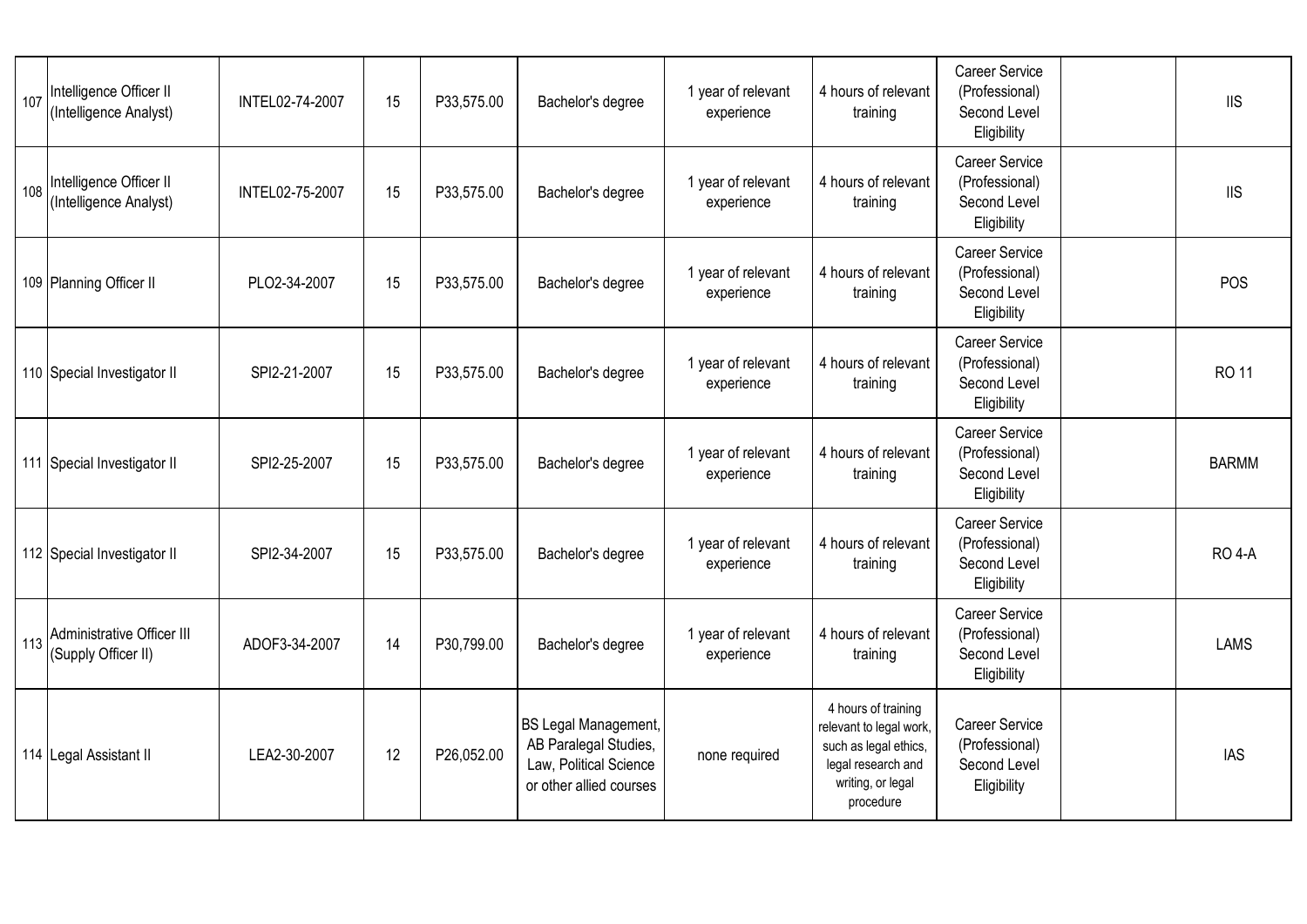| 115 Administrative Officer II                          | ADOF2-24-2020 | 11 | P23,877.00 | Bachelor's degree   | none required | none required | Career Service<br>(Professional)<br>Second Level<br>Eligibility        | <b>FMS</b>   |
|--------------------------------------------------------|---------------|----|------------|---------------------|---------------|---------------|------------------------------------------------------------------------|--------------|
| 116 Administrative Officer II                          | ADOF2-5-2020  | 11 | P23,877.00 | Bachelor's degree   | none required | none required | <b>Career Service</b><br>(Professional)<br>Second Level<br>Eligibility | <b>FMS</b>   |
| 117 Administrative Officer II                          | ADOF2-8-2020  | 11 | P23,877.00 | Bachelor's degree   | none required | none required | <b>Career Service</b><br>(Professional)<br>Second Level<br>Eligibility | <b>HRMS</b>  |
| 118 Administrative Officer II<br>(Financial Analyst I) | ADOF2-7-2007  | 11 | P23,877.00 | Bachelor's degree   | none required | none required | Career Service<br>(Professional)<br>Second Level<br>Eligibility        | <b>FMS</b>   |
| 119 Administrative Officer II<br>(Financial Analyst I) | ADOF2-8-2007  | 11 | P23,877.00 | Bachelor's degree   | none required | none required | Career Service<br>(Professional)<br>Second Level<br>Eligibility        | <b>FMS</b>   |
| 120 Administrative Officer II<br>(HRMOI)               | ADOF2-4-2018  | 11 | P23,877.00 | Bachelor's degree   | none required | none required | Career Service<br>(Professional)<br>Second Level<br>Eligibility        | <b>HRMS</b>  |
| 121 Chemist I                                          | CMT1-129-2007 | 11 | P23,877.00 | <b>BS Chemistry</b> | none required | none required | RA 10657<br>(Chemistry<br>Profession Act)                              | <b>RO 12</b> |
| 122 Chemist I                                          | CMT1-81-2007  | 11 | P23,877.00 | <b>BS Chemistry</b> | none required | none required | RA 10657<br>(Chemistry<br>Profession Act)                              | <b>LS</b>    |
| 123 Chemist I                                          | CMT1-82-2007  | 11 | P23,877.00 | <b>BS Chemistry</b> | none required | none required | RA 10657<br>(Chemistry<br>Profession Act)                              | LS           |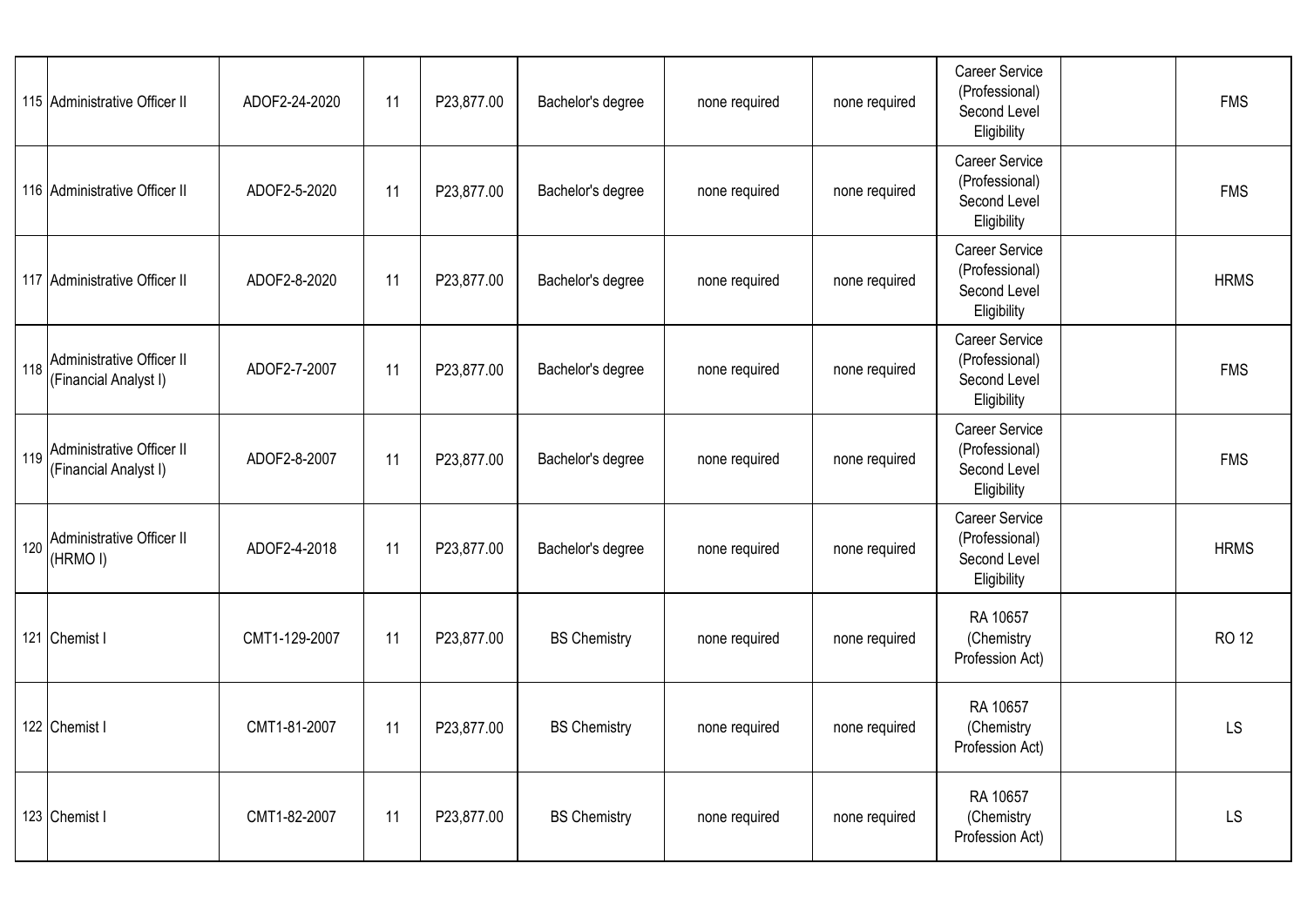| 124 Chemist I                        | CMT1-86-2007   | 11 | P23,877.00 | <b>BS Chemistry</b>                                                                                                                       | none required | none required | RA 10657<br>(Chemistry<br>Profession Act)                              | CAR             |
|--------------------------------------|----------------|----|------------|-------------------------------------------------------------------------------------------------------------------------------------------|---------------|---------------|------------------------------------------------------------------------|-----------------|
| 125 Chemist I                        | CMT1-92-2007   | 11 | P23,877.00 | <b>BS Chemistry</b>                                                                                                                       | none required | none required | RA 10657<br>(Chemistry<br>Profession Act)                              | RO <sub>2</sub> |
| 126 Chemist I                        | CMT1-96-2007   | 11 | P23,877.00 | <b>BS Chemistry</b>                                                                                                                       | none required | none required | RA 10657<br>(Chemistry<br>Profession Act)                              | RO <sub>2</sub> |
| 127 Information Officer I            | INFO1-35-2007  | 11 | P23,877.00 | Bachelor's degree                                                                                                                         | none required | none required | <b>Career Service</b><br>(Professional)<br>Second Level<br>Eligibility | POS             |
| 128 Information Officer I            | INFO1-36-2007  | 11 | P23,877.00 | Bachelor's degree                                                                                                                         | none required | none required | Career Service<br>(Professional)<br>Second Level<br>Eligibility        | <b>PECIS</b>    |
| 129 Librarian                        | LIB1-37-2007   | 11 | P23,877.00 | Bachelor's degree in Library<br>Science or Information Science or<br>Bachelor of Science in<br>Education/Arts major in Library<br>Science | none required | none required | RA 1080                                                                | <b>ACAD</b>     |
| 130 Logistic Management<br>Officer 1 | LGMO1-35-2007  | 11 | P23,877.00 | Bachelor's degree                                                                                                                         | none required | none required | <b>Career Service</b><br>(Professional)<br>Second Level<br>Eligibility | <b>LAMS</b>     |
| 131 Planning Officer I               | PLO1-89-2007   | 11 | P23,877.00 | Bachelor's degree                                                                                                                         | none required | none required | <b>Career Service</b><br>(Professional)<br>Second Level<br>Eligibility | POS             |
| 132 Statistician I                   | STAT1-240-2007 | 11 | P23,877.00 | Bachelor's degree                                                                                                                         | none required | none required | <b>Career Service</b><br>(Professional)<br>Second Level<br>Eligibility | POS             |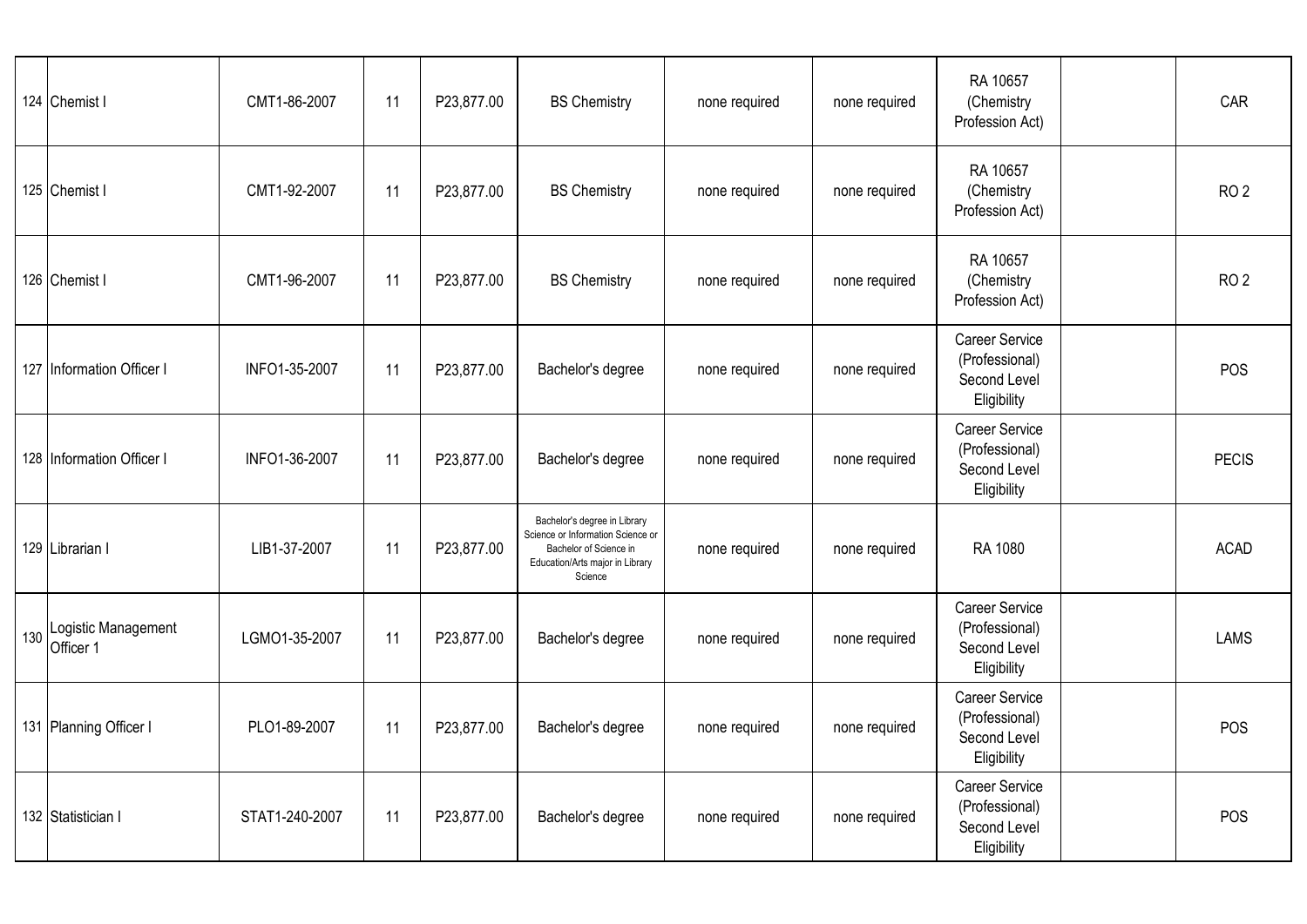| 133 | Administrative Assistant II<br>(Disbursing Officer II)        | ADAS2-34-2007  | 8              | P18,251.00 | Completion of two (2)<br>years study in college | 1 year of relevant<br>experience | 4 hours of relevant<br>training | <b>Career Service</b><br>(Subprofessional)<br><b>First Level Eligibility</b> | RO <sub>5</sub> |
|-----|---------------------------------------------------------------|----------------|----------------|------------|-------------------------------------------------|----------------------------------|---------------------------------|------------------------------------------------------------------------------|-----------------|
| 134 | Administrative Assistant II<br>(Disbursing Officer II)        | ADAS2-60-2007  | 8              | P18,251.00 | Completion of two (2)<br>years study in college | 1 year of relevant<br>experience | 4 hours of relevant<br>training | <b>Career Service</b><br>(Subprofessional)<br><b>First Level Eligibility</b> | RO-NCR          |
| 135 | Administrative Assistant II<br>(Property Custodian II)        | ADAS2-17-2007  | 8              | P18,251.00 | Completion of two (2)<br>years study in college | 1 year of relevant<br>experience | 4 hours of relevant<br>training | <b>Career Service</b><br>(Subprofessional)<br><b>First Level Eligibility</b> | RO <sub>6</sub> |
| 136 | Administrative Assistant II<br>(Property Custodian II)        | ADAS2-45-2007  | 8              | P18,251.00 | Completion of two (2)<br>years study in college | 1 year of relevant<br>experience | 4 hours of relevant<br>training | <b>Career Service</b><br>(Subprofessional)<br><b>First Level Eligibility</b> | <b>LAMS</b>     |
| 137 | <b>Administrative Assistant II</b><br>(Property Custodian II) | ADAS2-65-2007  | 8              | P18,251.00 | Completion of two (2)<br>years study in college | 1 year of relevant<br>experience | 4 hours of relevant<br>training | <b>Career Service</b><br>(Subprofessional)<br><b>First Level Eligibility</b> | RO <sub>7</sub> |
|     | 138 Laboratory Technician II                                  | LABT2-100-2007 | 8              | P18,251.00 | Completion of two (2)<br>years study in college | 1 year of relevant<br>experience | 4 hours of relevant<br>training | Laboratory<br>Technician (MC 10<br>series 2013 -<br>Category II)             | <b>RO 12</b>    |
|     | 139 Laboratory Technician II                                  | LABT2-98-2007  | 8              | P18,251.00 | Completion of two (2)<br>years study in college | 1 year of relevant<br>experience | 4 hours of relevant<br>training | Laboratory<br>Technician (MC 10<br>series 2013 -<br>Category II)             | RO <sub>7</sub> |
|     | 140 Warehouseman II                                           | WH2-37-2007    | 8              | P18,251.00 | Completion of two (2)<br>years study in college | 1 year of relevant<br>experience | 4 hours of relevant<br>training | <b>Career Service</b><br>(Subprofessional)<br><b>First Level Eligibility</b> | <b>LAMS</b>     |
|     | 141 Administrative Assistant I                                | ADAS1-48-2007  | $\overline{7}$ | P17,179.00 | Completion of two (2)<br>years study in college | none required                    | none required                   | <b>Career Service</b><br>(Subprofessional)<br><b>First Level Eligibility</b> | <b>ICFAS</b>    |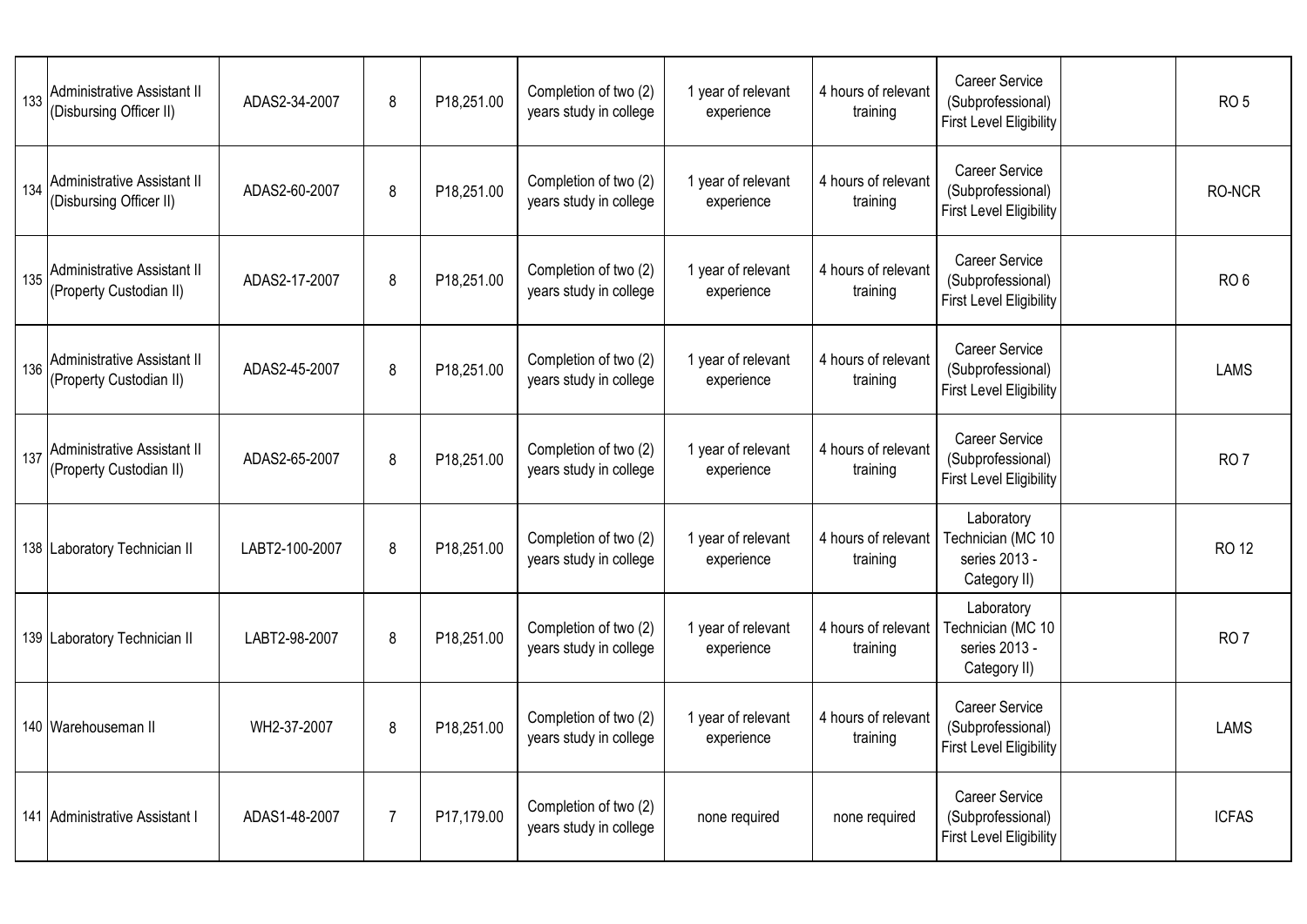| 142 | <b>Administrative Assistant I</b><br>(Secretary I)              | ADAS1-26-2007   | $\overline{7}$ | P17,179.00 | Completion of two (2)<br>years study in college                                                                        | none required | none required | <b>Career Service</b><br>(Subprofessional)<br><b>First Level Eligibility</b>    | POS             |
|-----|-----------------------------------------------------------------|-----------------|----------------|------------|------------------------------------------------------------------------------------------------------------------------|---------------|---------------|---------------------------------------------------------------------------------|-----------------|
| 143 | <b>Administrative Assistant I</b><br>(Secretary I)              | ADAS1-32-2007   | $\overline{7}$ | P17,179.00 | Completion of two (2)<br>years study in college                                                                        | none required | none required | <b>Career Service</b><br>(Subprofessional)<br><b>First Level Eligibility</b>    | <b>FMS</b>      |
| 144 | Administrative Assistant I<br>(Secretary I)                     | ADAS1-35-2007   | $\overline{7}$ | P17,179.00 | Completion of two (2)<br>years study in college                                                                        | none required | none required | <b>Career Service</b><br>(Subprofessional)<br><b>First Level Eligibility</b>    | RO <sub>7</sub> |
| 145 | Administrative Assistant I<br>(Secretary I)                     | ADAS1-44-2007   | $\overline{7}$ | P17,179.00 | Completion of two (2)<br>years study in college                                                                        | none required | none required | <b>Career Service</b><br>(Subprofessional)<br><b>First Level Eligibility</b>    | RO <sub>I</sub> |
| 146 | Administrative Assistant I<br>(Secretary I)                     | ADAS1-46-2007   | $\overline{7}$ | P17,179.00 | Completion of two (2)<br>years study in college                                                                        | none required | none required | <b>Career Service</b><br>(Subprofessional)<br><b>First Level Eligibility</b>    | RO <sub>8</sub> |
|     | 147 Prison Guard II                                             | PRISG2-141-2007 | $\overline{7}$ | P17,179.00 | Completion of two (2)<br>years study in college                                                                        | none required | none required | <b>Career Service</b><br>(Subprofessional)<br><b>First Level Eligibility</b>    | RO <sub>9</sub> |
|     | 148 Prison Guard II                                             | PRISG2-88-2007  | $\overline{7}$ | P17,179.00 | Completion of two (2)<br>years study in college                                                                        | none required | none required | <b>Career Service</b><br>(Subprofessional)<br><b>First Level Eligibility</b>    | <b>RO 4-B</b>   |
|     | Administrative Aide VI<br>149 (Comm. & Equipt. Operator<br>III) | ADA6-48-2007    | 6              | P16,200.00 | Completion of two (2)<br>years study in college<br>or High School<br>Graduate with relevant<br>vocational/trade course | none required | none required | Communications<br>Equipment<br>Operator (MC 10<br>series 2013 -<br>Category II) | <b>RO 10</b>    |